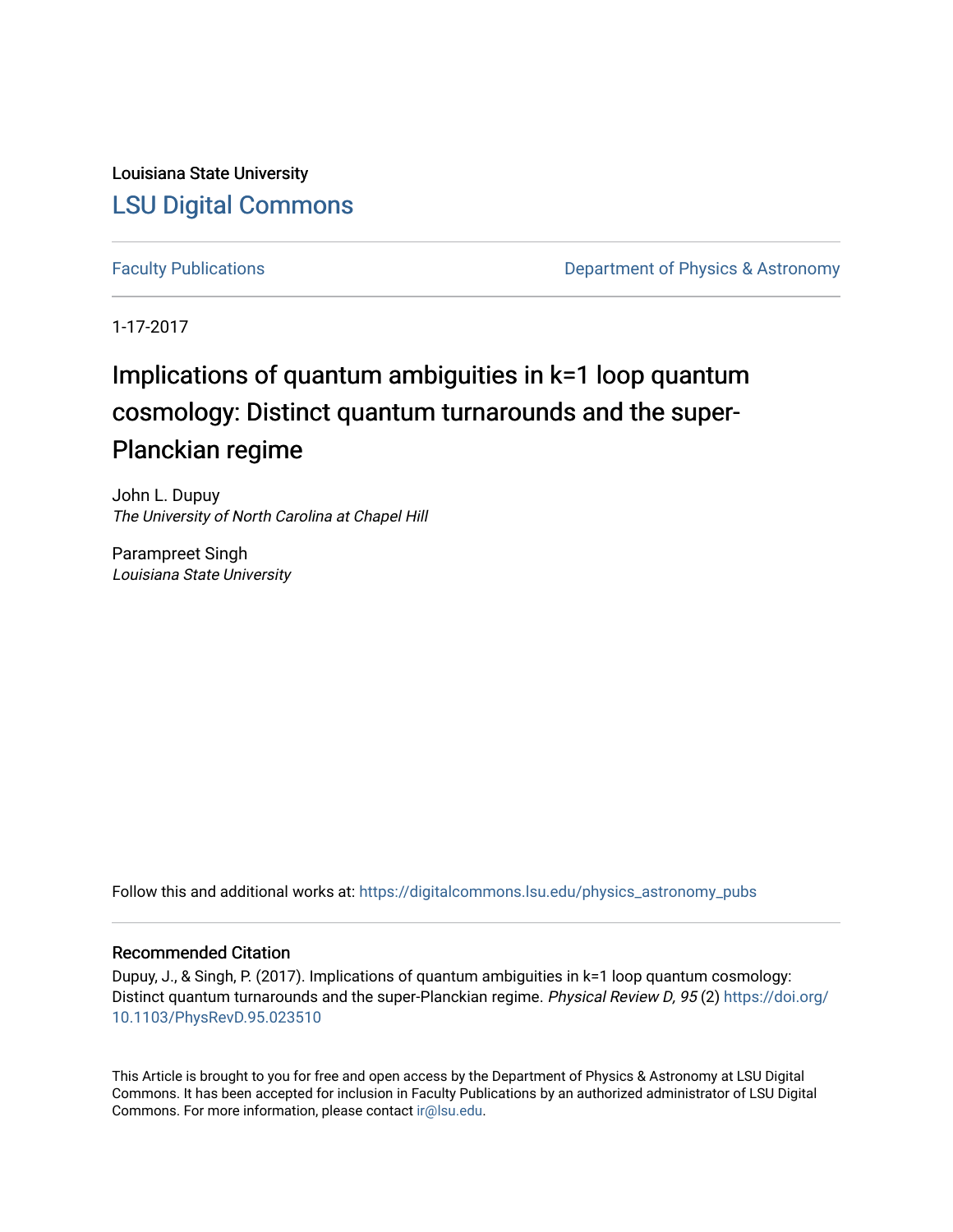

# CHORUS

This is the accepted manuscript made available via CHORUS. The article has been published as:

# Implications of quantum ambiguities in  $k=1$  loop quantum cosmology: Distinct quantum turnarounds and the super-Planckian regime

John L. Dupuy and Parampreet Singh Phys. Rev. D **95**, 023510 — Published 17 January 2017 DOI: [10.1103/PhysRevD.95.023510](http://dx.doi.org/10.1103/PhysRevD.95.023510)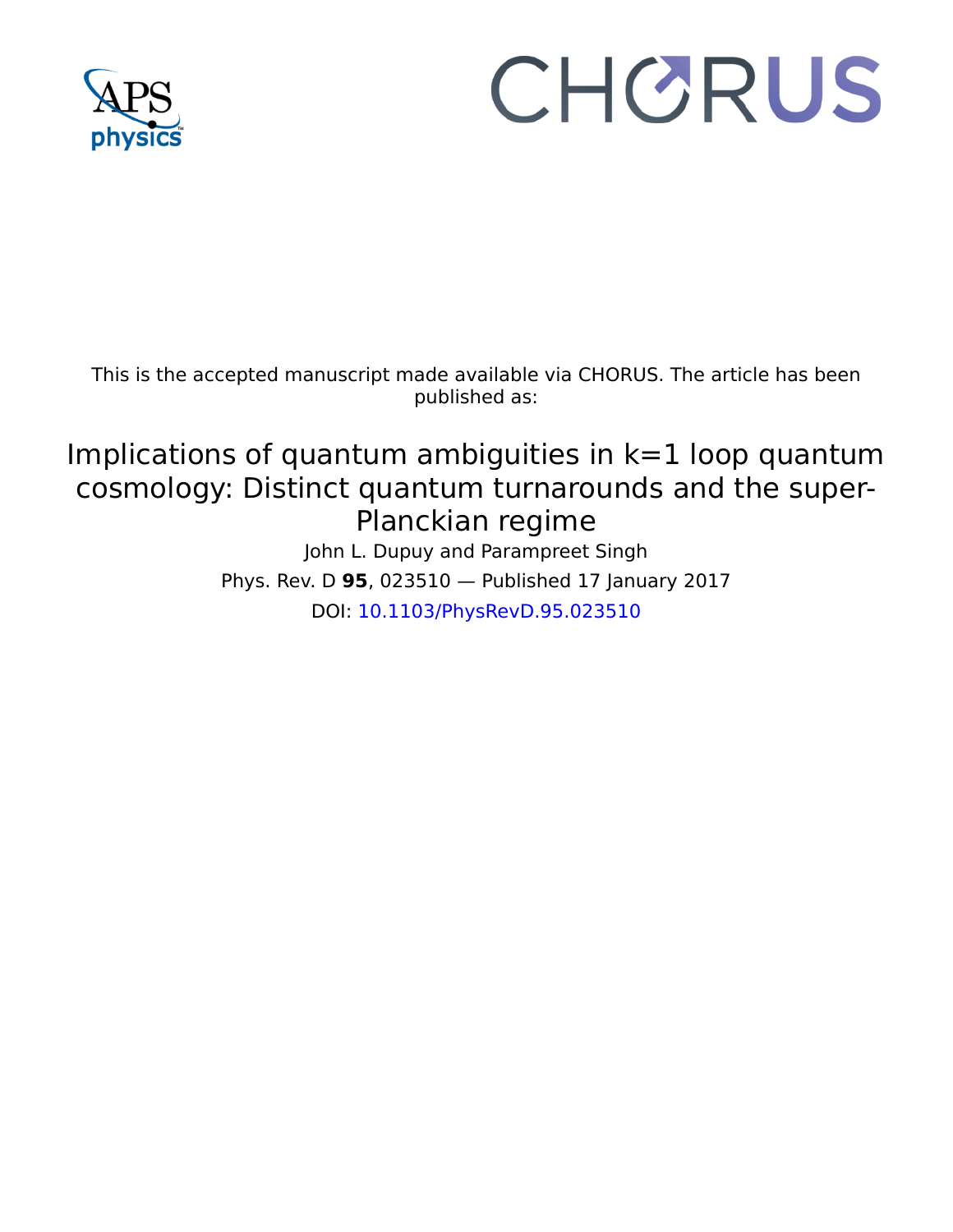# Implications of quantum ambiguities in  $k = 1$  loop quantum cosmology: distinct quantum turnarounds and the super-Planckian regime

John L. Dupuy<sup>\*</sup> and Parampreet Singh<sup>†</sup> Department of Physics and Astronomy, University of North Carolina at Chapel Hill, Chapel Hill, North Carolina, USA † Department of Physics and Astronomy, Louisiana State University, Baton Rouge, Louisiana, USA

The spatially closed Friedmann-Lemaître-Robertson-Walker model in loop quantum cosmology admits two inequivalent consistent quantizations: one based on expressing the field strength in terms of the holonomies over closed loops, and, another using a connection operator and open holonomies. Using the effective dynamics, we investigate the phenomenological differences between the two quantizations for the single fluid and the two fluid scenarios with various equations of state, including the phantom matter. We show that a striking difference between the two quantizations is the existence of two distinct quantum turnarounds, either bounces or recollapses, in the connection quantization, in contrast to a single distinct quantum bounce or a recollapse in the holonomy quantization. These results generalize an earlier result on the existence of two distinct quantum bounces for stiff matter by Corichi and Karami. However, we find that in certain situations two distinct quantum turnarounds can become virtually indistinguishable. And depending on the initial conditions, a pure quantum cyclic universe can also exist undergoing a quantum bounce and a quantum recollapse. We show that for various equations of states, connection based quantization leads to super-Planckian values of the energy density and the expansion scalar at quantum turnarounds. Interestingly, we find that very extreme energy densities can also occur for the holonomy quantization, breaching the maximum allowed density in the spatially flat loop quantized model. However, the expansion scalar in all these cases is bounded by a universal value.

## I. INTRODUCTION

Quantization ambiguities in the quantization of classical spacetimes come in different flavors. Some of them, such as the factor ordering ambiguities, result in quantum physics which is generally quite similar for many phenomenological questions. On the other hand, quantization ambiguities resulting from the way the classical Hamiltonian is quantized can result in very different physics. In some cases, the resulting physics can be so different that one may be able to select a particular quantization over the others. Thus, eliminating at least some of the quantization ambiguities using conditions for the viable physics. An example of restriction of such quantum ambiguities exist in loop quantum cosmology (LQC), a non-perturbative approach based on Ashtekar variables to quantize cosmological spacetimes using the techniques of loop quantum gravity [1]. Here for spatially flat cosmological models, only one particular way of quantization of Hamiltonian constraint results in a consistent physics [2, 3].

Our goal in this manuscript is to understand some of the qualitatively different physical implications of ambiguities in the quantization of the Hamiltonian constraint in the spatially closed Friedmann-Lemaˆıtre-Robertson-Walker (FLRW) spacetime in LQC. Due to the underlying quantum gravitational effects, the structure of the quantum spacetime in this framework is fundamentally different from the classical general relativity (GR), and also other approaches to quantum cosmology such as the Wheeler-DeWitt quantization. When the spacetime curvature approaches Planckian value, classical differential geometry of GR is replaced by a discrete quantum geometry. Unlike in the classical theory and the Wheeler-DeWitt framework, the Hamiltonian constraint is not a differential equation, but a quantum difference equation with equal spacings in the volume of the universe. At large volumes, i.e. small spacetime curvature for matter satisfying weak energy condition, the quantum difference equation in LQC is well approximated by the Wheeler-DeWitt equation. The departures between the dynamics in LQC and GR vanish. However, in the Planck regime, the differences between LQC and GR become very significant which have an important bearing on the fate of singularities. A striking consequence of quantum geometry is the existence of bounce and the quantum resolution classical big bang singularity shown first using numerical simulations [4, 5], and confirmed for arbitrary states in an exactly solvable model in LQC [6]. In this model, consistent quantum probabilities can be computed which show that for arbitrary states the probability for singularity to occur is zero [7]. Notably the bounce can also be captured successfully using an effective spacetime description in LQC, confirmed by a large number of numerical simulations (see Ref. [8, 9] for a review).

Results of the bounce in the quantum theory and resolution of big bang singularity have been verified for a variety of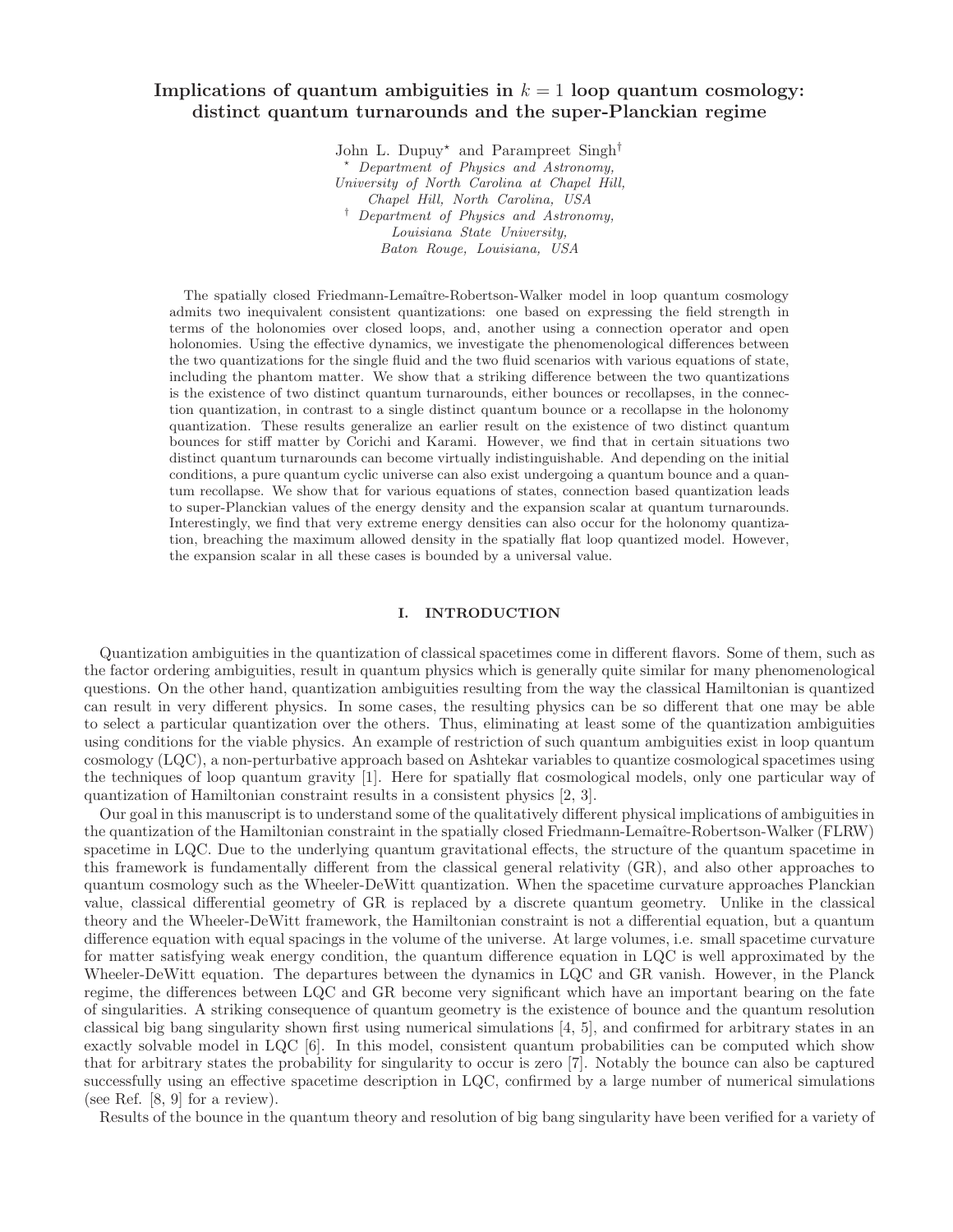initial states and spacetimes [8, 10–18]. Investigations of various cosmological spacetimes show that LQC results in GR at infra-red scales and successfully resolves the singularity problem of the latter by the quantum gravity modifications at the ultra-violet scales. Perhaps the best evidence of a precise agreement of LQC with GR at infra-red scales and the non-trivial role of quantum gravity in singularity resolution at ultra-violet scales appears in the spatially closed FLRW model. Classically the spacetime recollapses and encounters a big crunch singularity. For such a matter, recollapse occurs unless strong energy condition is violated and there exists sufficiently strong cosmic acceleration at late times. The quantization of the  $k = 1$  FLRW model in LQC results in a cyclic universe, avoiding big bangs and big crunches at the Planck scale and giving a precise agreement with the classical theory for volume of the universe at which the recollapse occurs [10]. Numerical simulations with states which are sharply peaked initially at large volumes show that the fluctuations of the quantum state remain well bounded for a large number of cycles. A result in agreement with the bounds on variation of relative fluctuation of the quantum state in non-singular evolution for spatially flat models in LQC [19].

How is this physics at Planck scale affected by the ambiguities in the quantization procedure, especially the way to obtain the quantum Hamiltonian constraint from its classical counterpart? As remarked earlier there are very strong constraints for the spatially flat models in LQC. These arise if one demands that the singularity resolution occurs at a well defined curvature scale, infra-red limit agrees with GR, and that physics is independent of any fiducial structures used to define the symplectic structure. For the spatially flat isotropic model there is only a unique quantization, the improved dynamics [5], which satisfies this criteria [2, 3]. The situation becomes subtle in the presence of the spatial curvature and anisotropies. Let us first recall the status in the anisotropic models. For Bianchi-I models, if the spatial topology is compact then two possible quantizations exist broadly satisfying the above criteria leading to a similar physics except in certain special situations [20]. The picture is similar for the loop quantization of anisotropic models with a non-zero spatial curvature. These include Bianchi-IX [21–23] and Kantowksi-Sachs spacetimes [24, 25], where again two different consistent quantizations exist but with qualitatively different physics [23, 25–27]. Interestingly, to loop quantize anisotropic models in presence of the spatial curvature, departures from the original procedure used in LQC are needed. In the standard procedure, the field strength of the Ashtekar-Barbero connection in the Hamiltonian constraint is expressed in terms of holonomies on a closed loop. However, due to the complexities of interplay of spatial curvature and anisotropies, defining holonomies in terms of closed loops is very non-trivial. To overcome this obstacle one defines a non-local connection operator using open holonomies which is then used to construct the quantum Hamiltonian constraint [28]. In our analysis, we will refer to this approach as the connection operator quantization or the connection quantization approach.

The connection operator method leads to a consistent quantization of  $k = 1$  FLRW model in LQC as is shown by Corichi and Karami [29]. This quantization is unique from the earlier consistent quantization of the same spacetime using closed holonomies [10, 11]. At the coarse level, both the quantizations yield similar physics in the following sense. They are both non-singular and result in classical GR at small spacetime curvatures, including the correct volume at which classical recollapse occurs. But, important differences exist, some of which have been noted earlier. First, it was observed that unlike the holonomy quantization approach, the connection operator based quantization results in two distinct bounces and a classical recollapse, shown explicitly for the case of the massless scalar field [29]. When a massless scalar field sourced universe bounces at very large volumes, the two distinct bounce volumes approach each other. The situation becomes similar to the case of the holonomy quantization of this spacetime with a massless scalar field which yields one distinct quantum bounce and one classical recollapse of the universe in each cycle. However, the fate of the singularity resolution in the connection and holonomy quantizations, and their contrasting behaviors, for more general fluid contents has remained open.<sup>1</sup> In the presence of fluids with different equations of states, very interesting physics can arise as is discussed in this manuscript. Quantum bounces can be absent and replaced by quantum recollapses depending on the equation of state. The second already noted difference between the two quantizations deals with the curvature scale at the bounce(s). It has been argued that in the connection approach, the expansion scalar and the energy density are not universally bounded. Whereas, the expansion scalar is predicted to be universally bounded for the holonomy case [26]. Note that the effective Hamiltonian in LQC for the spatially closed model gets quantum gravitational modifications from expressing the field strength or the connection in terms of holonomies, as well as expressing the inverse triad or the volume operators as eigenvalues of quantum operators corresponding to commutators of holonomies with positive powers of triads. The latter inverse volume or inverse triad modifications generally play little role in influencing the singularity resolution and quantum dynamics as compared to the holonomy modifications. Nevertheless they play a role in making the behavior of energy density and expansion scalar bounded, albeit not universally, in connection quantization [26, 31]. The pertinent open question is the following: What is the magnitude of difference in the curvature regimes phenomenologically for different matter content? Can the differences be extremely large depending on the matter content and the initial conditions?

<sup>&</sup>lt;sup>1</sup> An exception is the case of study of exotic singularities sourced with fluids with exotic equations of states in the  $k = 1$  model in LQC quantized with the holonomy approach [30].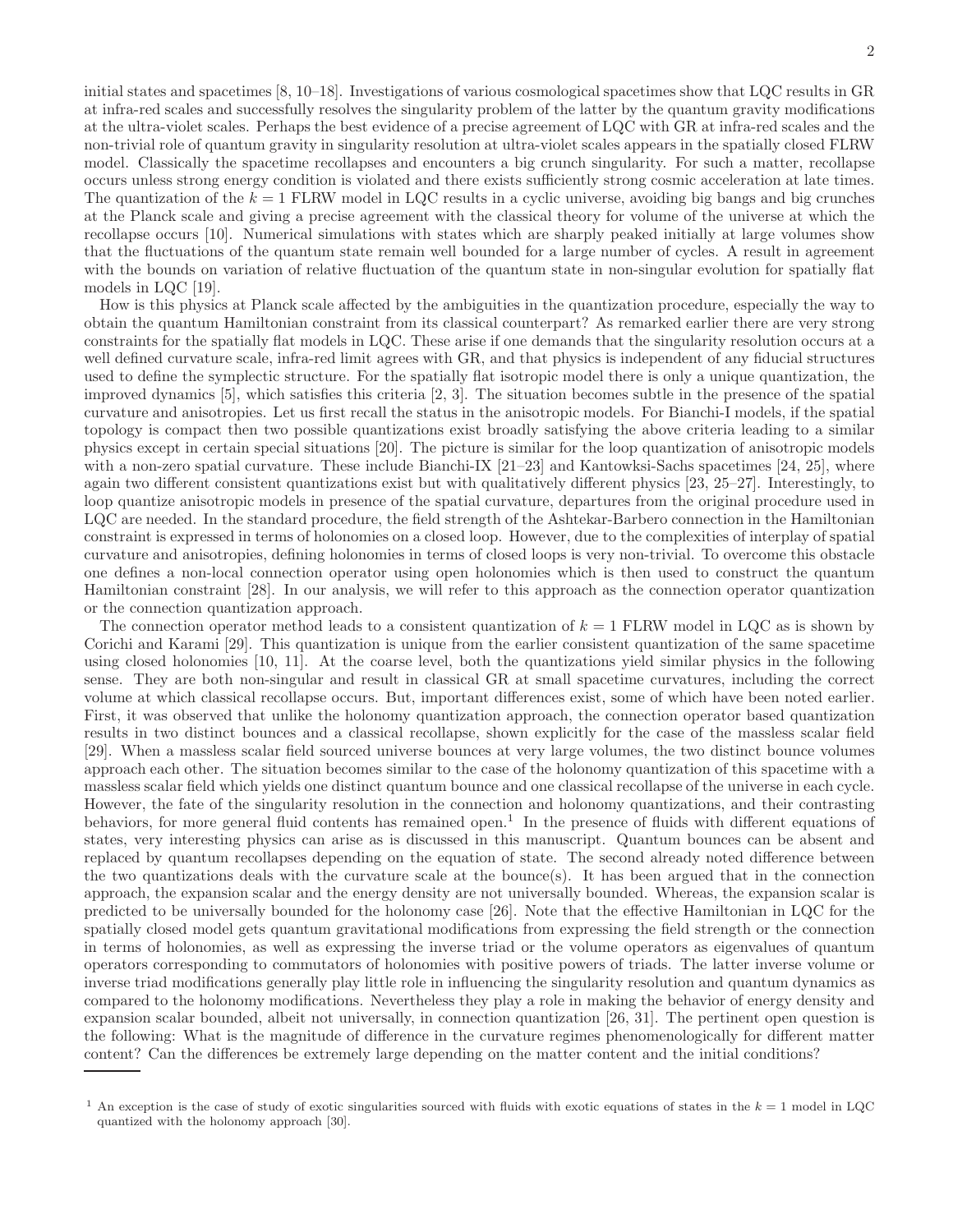

FIG. 1. A cartoon depiction of the distinct quantum turnarounds for the connection quantization is shown. In the left figure, the evolution is sourced by a matter content obeying the strong energy condition  $(w > -1/3)$ . Such an evolution results in two distinct quantum bounces and a classical recollapse in each cycle. In the right figure, evolution is sourced by a phantom fluid with  $w \ll -1$ . In this case, quantum turnarounds are no longer bounces but recollapses. The classical turnaround is a bounce in the phantom case. Distinct quantum recollapses become indistinguishable for equations of state closer to negative unity. In the holonomy quantization, there is only a single quantum bounce and a quantum recollapse in the left and the right figures respectively.

Answers to above questions are crucial to understand the contrast in the physical implications of the connection and holonomy quantization approaches for the  $k = 1$  model in LQC. Not only such a study allows gaining understanding of the robustness of the two distinct bounce scenario in the connection quantization, it can also potentially put constraints on the viability of connection quantization approach if the latter results in singularity resolution at high super-Planckian values of curvature. In this paper, we explore answers to above questions by phenomenologically considering matter composed of single and two fluids with a fixed equation of state, allowing equation of state which even violates the weak energy condition. Our numerical investigations are based on assuming the validity of the effective dynamics in the connection and the holonomy quantization approaches.

The main results we obtain on the existence of two distinct quantum turnaround in connection quantization versus one in holonomy quantization for different matter are the following. For the case of single fluid satisfying the strong energy condition (i.e. with equation of state  $w > -1/3$ ), two distinct bounces occur in general in the connection quantization approach (see Fig. 1). Recall this is the needed value of equation of state in the classical cosmology for decelerated expansion to occur, allowing a classical recollapse in the future. The same result holds for the two fluid scenarios. These results are a generalization of the phenomenological investigation of the massless scalar field case carried out in Ref. [29]. The situation for the existence of latter changes when the equation of state is  $w < -1/3$ . For  $-1 \leq w \leq -1/3$ , accelerated expansion avoids the classical recollapse in the future, killing the cyclic behavior of k = 1 model. However, for the phantom fluids which have  $w < -1$  [32], the classical singularity lies in the future at large volumes – the big rip singularity. There is no big bang in the past, but a classical bounce. We find that the future singularity is avoided by the quantum gravitational effects both in the holonomy and the connection quantizations. This result is in synergy with the earlier results on the resolution of the big rip singularity in LQC [30, 33, 34]. However, various new features arise. For universes which become classical at some point in the evolution and have a phantom equation of state close to negative unity, there is only a single distinct quantum recollapse in each cycle in the connection quantization. Strictly speaking, there are two distinct quantum recollapses but they become indistinguishable. However, for much more negative equation of state, we find two quantum recollapses. (A cartoon depiction of a representative case is shown in Fig. 1). Thus, we find an interesting result that in the connection quantization two distinct quantum turnarounds, quantum bounces for  $w > -1/3$ , and quantum recollapses for  $w \ll -1$ , occur. In contrast, in the holonomy quantization only one distinct quantum bounce/recollapse occurs. The phantom fluid in the quantum realm brings out some more surprises. For universes which remain quantum, there is no classical turnaround but a single distinct quantum bounce and single distinct quantum recollapse. In the connection case, one of the distinct turnarounds is a quantum bounce and the other turnaround is a quantum recollapse. One obtains a cyclic quantum universe due to purely quantum geometric effects. The situation is similar in holonomy and connection quantization approaches albeit with some important differences on the nature of quantum turnarounds.

Our results on the curvature scales associated with singularity resolution lead to some new insights. Working with the effective Hamiltonian without inverse volume modifications which play little role in dynamics as compared to holonomy modifications, we find that in general the connection operator quantization is associated with bounce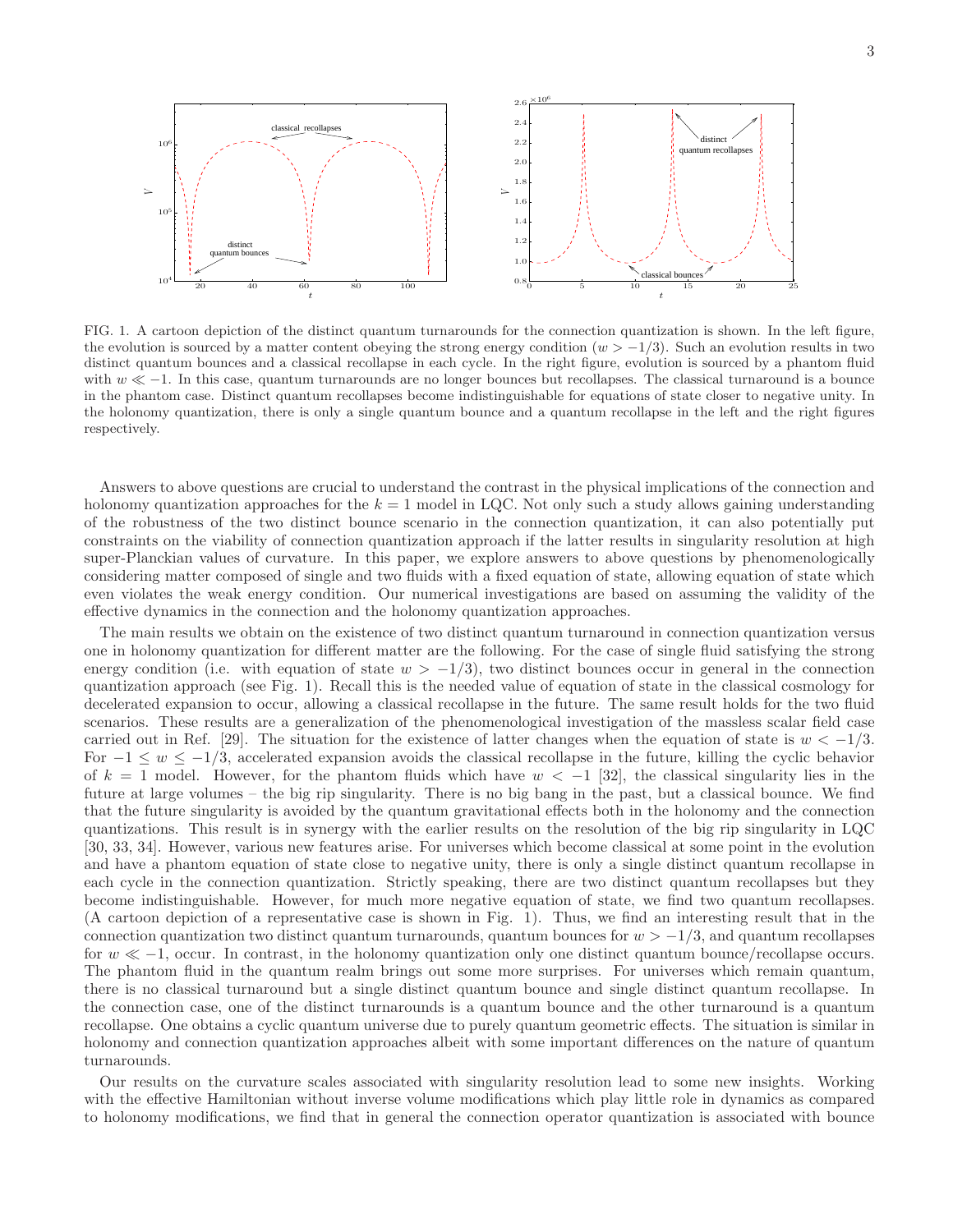densities which are larger than the universal maximum  $\rho_{\text{max}}^{\text{flat}}$ <sup>raav</sup> for the spatially flat model in LQC. Depending on the initial conditions, the bounce density can be extremely large compared to the Planck density. Such bounces occur extremely close to the classical singularity. In this regime, the validity of the effective spacetime description itself can be questioned. On the other hand, the holonomy quantization results in energy density at the bounce in agreement with the universal maximum  $\rho_{\text{max}}^{\text{flat}}$ <sup>nax</sup>. Interestingly, a novel result emerges for the first time via numerical investigations. There exist initial conditions for which the bound in energy density for the spatially flat model in LQC is breached in the holonomy approach. Note that in the absence of inverse volume modifications there is no upper bound on the value of energy density in the holonomy quantization of  $k = 1$  model [10]. However, even for such cases the expansion scalar in  $k = 1$  model in holonomy quantization remains bounded above by its universal value. This result suggests that in the presence of spatial curvature it is only the bound in expansion scalar in holonomy quantization in LQC which makes sense.

As remarked above, in this manuscript we ignore the modifications due to the inverse volume effects. These modifications affect the holonomy and the connection quantization Hamiltonian constraints in the same way. In particular, these modifications enter the gravitational part of the constraint through a multiplicative term which is identically unity for volume V greater than  $3.39V_{\text{Pl}}$ , where  $V_{\text{Pl}}$  denotes the Planck volume, and scales as  $V/3.39V_{\text{Pl}}$  for smaller volumes [31]. The inverse volume modifications can also affect the matter part of the Hamiltonian constraint, depending on the equation of state of the matter content. If the equation of state is closer to unity (i.e. of the massless scalar field), the dependence of energy density on inverse scale factors is largest and so is the effect of inverse volume modifications. These are not identically unity for larger volumes. However, as in the case of the gravitational part of the constraint, inverse volume terms leave a negligible effect if bounce occurs at volumes much greater than the Planck volume. It is important to note that both the holonomy and connection quantizations are affected in the identical way by the inverse volume modifications if we choose the same matter content. Hence, a meaningful comparison between the two quantization prescriptions can be made by ignoring these modifications. As we will discuss in Sec. III, for representative simulations the error in excluding these terms is less than  $10^{-6} - 10^{-12}$  for the case of equation of state equal to unity, depending on the bounce volume. For lower equations of states, as studied in various simulations, the error is much smaller. Even for the case of extreme Planck densities, such as those discussed in Sec. VC, the error in ignoring these modifications turns out to be small  $(\sim 10^{-4})$ . It is only in the case when the bounces occur at volumes less than the Planck volume, that these modifications can play an important role. As we will discuss later in Sec. VB, in the connection quantization in the absence of these modifications bounce volume in some cases can be very small compared to the Planck volume, pushing the energy density and expansion scalar at the bounce to very large values. In the presence of inverse volume modifications, energy density and expansion scalar are bounded in the connection quantization, however the estimated theoretical value assuming validity of effective dynamics is super-Planckian [31]. The energy density in the holonomy quantization also gets bounded due to inverse volume modifications, but the bound is again super-Planckian and breaches the universal bound in the spatially flat case  $\rho_{\text{max}}^{\text{flat}}$  $\frac{m}{\text{max}}$ . Our simulations in the deep Planckian regime provide a phenomenological evidence for these such large values and suggest that though inverse volume effects may alleviate the very extreme values of the energy density and the expansion scalar in the connection quantization, super-Planckian values are reached in the connection quantization for the energy density and the expansion scalar. The same conclusion holds for the energy density breaching the  $\rho_{\text{max}}^{\text{flat}}$  $\frac{m}{\text{max}}$  in some cases in the holonomy quantization. Thus, the qualitative results reached for the super-Planckian regime in our manuscript are not affected by ignoring the inverse volume modifications.

This manuscript is organized is as follows. In Sec. II, we start with a summary of the effective Hamiltonians and the resulting dynamical equations from the holonomy and connection operator quantization. These dynamical equations are numerically solved in the subsequent sections where results from our investigations are discussed. For single and two fluid case satisfying the strong energy condition, the existence of two distinct bounces in the connection quantization and a single bounce in holonomy quantization is discussed in Sec. III for various choices of equations of state: stiff matter (massless scalar), radiation and dust. Sec. IV deals with the phantom fluids where the quantum turnaround is a recollapse preventing a future classical big rip singularity. Here we find that for universes which become classical at some point in the evolution in the connection quantization there is only a single quantum recollapse unless the phantom fluid violates weak energy condition significantly. In the case when the universe remains quantum, instead of the three distinct turnarounds – two quantum and one classical, there are only two quantum turnarounds. One turnaround is identified with the bounce and another with the recollapse. Results are also contrasted with the holonomy quantization. The two fluid model with a phantom fluid is also discussed. Sec. V deals with comparing the scales at which bounce(s) in the energy density occurs in the connection quantization and the holonomy quantization. A possibility which results in the bounce density in the holonomy quantization greater than  $\rho_{\text{max}}^{\text{flat}}$  $\frac{m}{\text{max}}$  is discussed. We conclude with a summary of results in Sec. VI.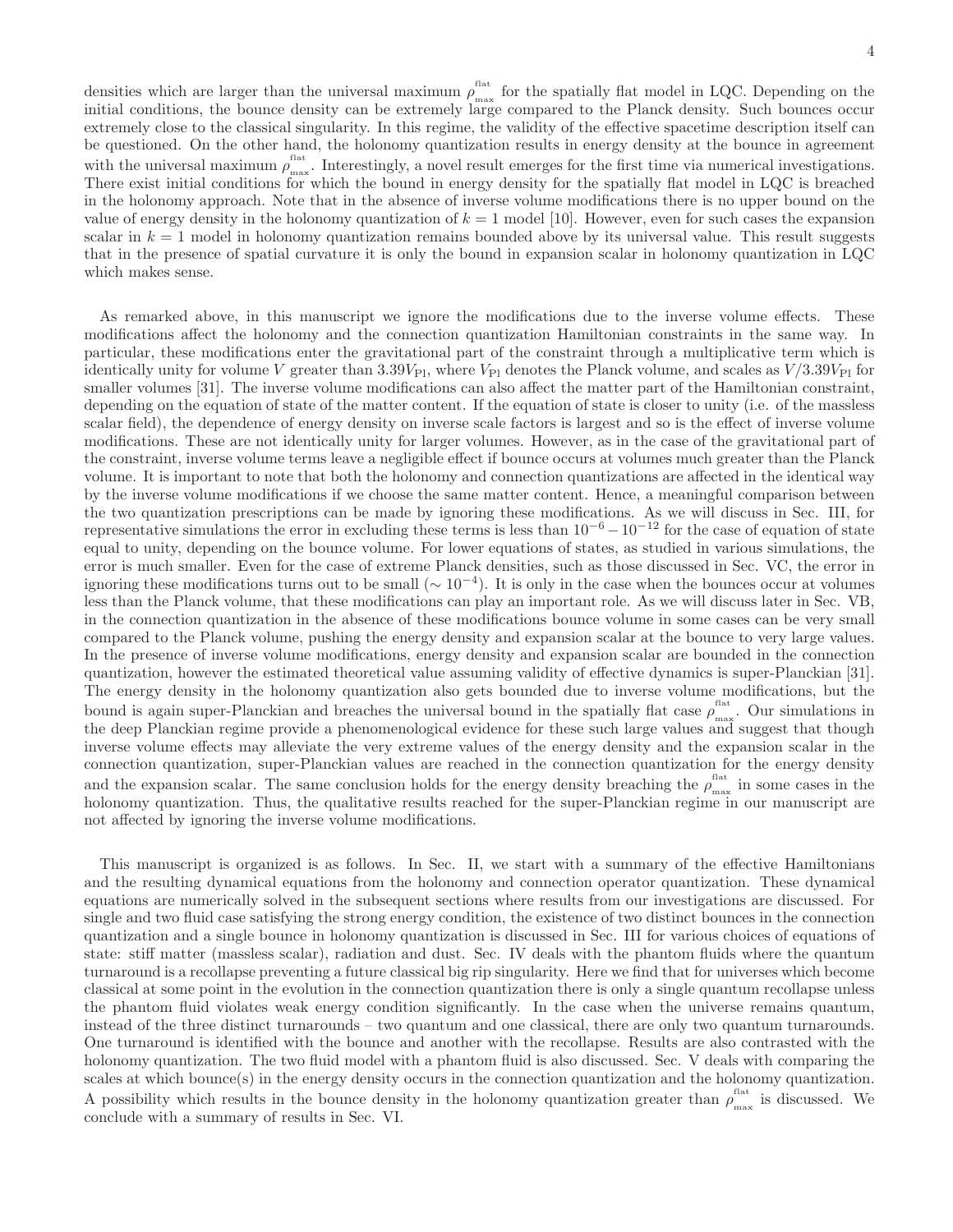# II. EFFECTIVE HAMILTONIAN DYNAMICS: HOLONOMY AND CONNECTION QUANTIZATION

Though the underlying quantum Hamiltonian constraint in LQC is a quantum difference equation, for states which are sharply peaked at late times an effective spacetime description can be derived [35]. The effective Hamiltonian constraint obtained using the geometric formulation of quantum mechanics, results in a modified effective dynamics which has been tested extremely well for a various spacetimes and matter content using numerical simulations. It captures quantum dynamics very accurately and includes the bounce volume. Notably the effective Hamiltonian of LQC can also be obtained using an inverse procedure. Demanding repulsive nature of gravitational dynamics above a spacetime curvature scale, manifested in form of the quadratic term in the energy density and general covariance uniquely leads to the effective Hamiltonian of LQC [36].

In the following we summarize the effective Hamiltonian dynamics in the holonomy and the connection quantization approaches. As noted earlier, the effective dynamics gets contribution from two types of terms. One coming from the field strength of the connection, written in terms of the closed or open holonomies, and another from the inverse scale factor terms. The latter result in comparatively much weaker contribution to singularity resolution, and hence are ignored in our analysis. Nevertheless, by themselves they can lead to singularity resolution [37] and an interesting phenomenology (see eg. [38]). We also discuss some consequences of including these modifications in the following. For further details of the effective Hamiltonians discussed below, we refer the reader to Refs. [10, 29]. The effective Hamiltonian of the spatially closed model in presence of inverse scale factor effects is discussed in Ref. [31].

#### A. Holonomy quantization

Let us first note that due to the presence of the underlying symmetries of the homogeneous and isotropic spacetime, the Ashtekar-Barbero connection  $A_a^i$  and the conjugate triad  $E_i^a$  are symmetry reduced to c and p. These satisfy:

$$
\{c, p\} = \frac{8\pi G\gamma}{3} \tag{2.1}
$$

Here  $\gamma$  is the Barbero-Immirzi parameter and has a value  $\gamma \approx 0.2375$  fixed by the black hole thermodynamics in LQG [39]. In the holonomy quantization, the field strength of the connection is expressed in terms of holonomies over the closed loops which are shrunk to the minimum eigenvalue of the area operator in LQG. The resulting quantum Hamiltonian constraint is a quantum difference equation with a uniform spacing in volume. The effective Hamiltonian corresponding to the quantum Hamiltonian constraint in the holonomy quantization is [10]:

$$
\mathcal{H}_{\text{eff}}^{(\text{hol})} = -\frac{3}{8\pi G \gamma^2 \lambda^2} V[\sin^2(\lambda \beta - D) - \sin^2 D + (1 + \gamma^2)D^2] + \mathcal{H}_{\text{matt}}.
$$
 (2.2)

Here  $\lambda^2$  is the minimum allowed area eigenvalue in LQG and has a value of  $\lambda^2 = 4(\sqrt{3}\pi\gamma)\ell_{\rm Pl}^2$ , where  $\ell_{\rm Pl}$  is the Planck length. D is a function defined for convenience as

$$
D := \frac{(\lambda (2\pi^2)^{1/3})}{V^{1/3}}.
$$
\n(2.3)

Above the gravitational part of the Hamiltonian is expressed in terms of  $\beta$  and V phase space pair which have the following relationship  $\beta = c/|p|^{1/2}$  and  $V = |p|^{3/2}$ . The modulus sign arises due to the two possible orientations of the triad. Without any loss of generality, we choose the positive orientation.

The matter part of the Hamiltonian in terms of the energy density of different fluids comprising the matter sector is given by  $\mathcal{H}_{\text{matt}} = \sum_i \rho_i V$ . For the non-interacting fluids, as assumed in this work, their energy densities  $\rho_i$  satisfy the conservation law:

$$
\dot{\rho}_i + 3H(\rho_i + P_i) = 0. \tag{2.4}
$$

In the case of constant equation of state,  $w_i = P_i/\rho_i$ , where  $P_i = -\frac{\partial \mathcal{H}_{\text{matt}(i)}}{\partial V}$  denotes the pressure, the conservation law can be used to solve for  $\rho_i$  such that,

$$
\rho_i = \rho_{0,i} a^{-3(1+w_i)},\tag{2.5}
$$

where  $\rho_{0,i}$  corresponds to the initial condition of energy density. A sum over all instances of  $\rho_i$  and  $P_i$  leads to expressions for total  $\rho$  and P.

As mentioned earlier, in the Hamiltonian constraint (2.2) we have neglected the inverse volume modifications. These enter at two places in the quantum Hamiltonian constraint (see for eg. [31]). First by multiplying the gravitational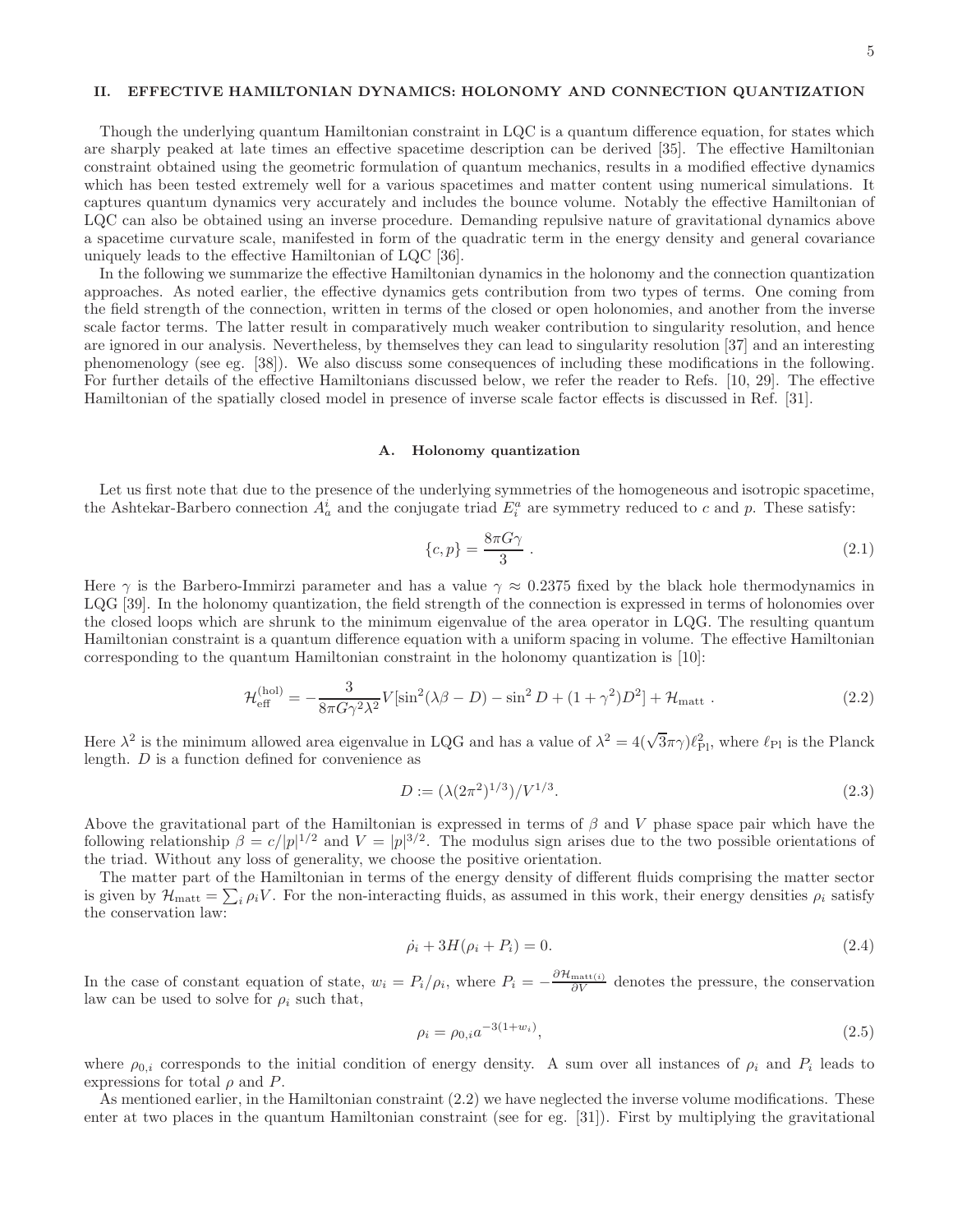part of the constraint by a term  $A(V) = (V + V_c - |V - V_c|)/(2V_c)$  where  $V_c = 2\pi\gamma\lambda\ell_{\rm Pl}^2$ . Note that  $A(V) \to 1$ for  $V \geq V_c$ . The second modification arises in  $\mathcal{H}_{\text{matt}}$  depending on the equation of state of the matter. The inverse volume factors in the matter Hamiltonian are replaced by the eigenvalues of the corresponding operator in the quantum theory. Since the energy density for a matter with equation of state w varies as  $\rho \propto a^{-3(1+w)}$ , matter Hamiltonian for a massless scalar field which has an equation of state of a stiff fluid  $(w = 1)$  has the strongest contribution from the inverse volume modifications in contrast to dust or radiation or any other matter satisfying  $w < 1$ . In the quantum Hamiltonian constraint for the massless scalar, these modifications enter by multiplication of  $g(V)^{12}$ the quantum Hamiltonian constraint for the massless scalar, these modifications enter by multiplication of  $g(V)^{12}$ <br>where  $g(V) = (V^{1/3}/V_c)(\sqrt{V+V_c}-\sqrt{|V-V_c|})$  [31]. The term  $g^{12}$  is quickly approximated by  $1/V^2$  for volu larger than  $V_c$ . As an example, at volumes probing the Planck regime, say  $V = 10$  Planck volume, their difference is approximately 0.2%, and at  $V = 100$  Planck volume the difference is approximately  $2 \times 10^{-7}$ . The effect of inverse volume terms is thus negligible when dynamics is probed at volumes larger than the Planck volume. It is to be noted that the inverse volume modifications affect the Hamiltonian constraints in the holonomy and the connection quantization in the same way. In the effective spacetime description, these modifications are difficult to implement without further assumptions. The reason is that these modifications which are inherently discrete are significant only close or below the Planck volume where the effective spacetime continuum itself becomes questionable. The following analysis in the effective dynamics will be based on the caveat of ignoring these modifications. (Their potential effect in the deep Planck regime will be discussed in Sec. V).

Using Hamilton's equations in the effective Hamiltonian constraint  $(2.2)$ , the equation of motion for V becomes

$$
\dot{V} = \{V, \mathcal{H}_{\text{eff}}\} = -4\pi G \gamma \frac{\partial \mathcal{H}_{\text{eff}}}{\partial \beta} = \frac{3}{\gamma \lambda} V \sin(\lambda \beta - D) \cos(\lambda \beta - D). \tag{2.6}
$$

A straightforward exercise involving the above equation and using the vanishing of the Hamiltonian constraint  $\mathcal{H}_{\text{eff}}^{(\text{Hol})} \approx 0$  yields the modified Friedmann equation,

$$
H^{2} = \frac{\theta^{2}}{9} = \frac{8\pi G}{3}(\rho - \rho_{1}) \left(1 - \frac{\rho - \rho_{1}}{\rho_{\max}^{\text{flat}}}\right)
$$
 (2.7)

where  $\rho_{\text{max}}^{\text{flat}} = 3/(8\pi G\gamma^2\lambda^2) \approx 0.41\rho_{\text{Pl}}$  is the maximum allowed energy density in the case of the spatially flat FLRW model in LQC [6]. And,

$$
\rho_1 = \rho_{\text{max}}^{\text{flat}} [(1+\gamma^2)D^2 - \sin^2 D]. \tag{2.8}
$$

Note that unlike the bounce density in the spatially flat model, the bounce density in the  $k = 1$  model for the holonomy case has no bound at all because of the presence of D term which is inversely proportional to  $V^{1/3}$ . Only in the case when inverse volume modifications are present, the energy density is bounded [31]. In eq.(2.7),  $\theta$  is the expansion scalar which is universally bounded [3]:  $|\theta| \leq 3/2\lambda\gamma$ . Note that the Hubble rate vanishes at  $\rho = \rho_1$  where the classical recollapse occurs for matter satisfying strong energy condition, and at  $\rho = \rho_1 + \rho_{\max}^{\text{flat}}$  where the classical big bang/crunch singularity is resolved and quantum bounce occurs. The quantum bounce is a direct manifestation of the underlying quantum geometry encoded via the parameter  $\lambda$ . Note that for phantom matter there is no big bang/crunch singularity, but a future big rip singularity. In this case, the bounce is classical and the recollapse is quantum. In the case when  $\lambda$  is vanishing,  $\rho_{\text{max}}^{\text{flat}}$ <sup>nax</sup> becomes infinite and the singularity resolution disappears.

One can similarly obtain the time variation of  $\beta$  using Hamilton's equation, which yields:

$$
\dot{\beta} = -4\pi G\gamma(\rho - \rho_2 + P) \tag{2.9}
$$

where  $\rho_2$  is given by,

$$
\rho_2 = \frac{\rho_{\text{max}}^{\text{flat}} D}{3} [2(1+\gamma^2)D - \sin(2\lambda\beta - 2D) - \sin(2D)].
$$
\n(2.10)

Finally, the time derivative of the Hubble rate at the quantum turnaround is given by

$$
\dot{H} = -\frac{1}{3\gamma}\dot{\beta} \tag{2.11}
$$

Note that the nature of the quantum turnaround, whether it is a bounce or a recollapse, is determined entirely by the sign of  $\beta$ . As we will see, this changes in the connection quantization with some interesting implications.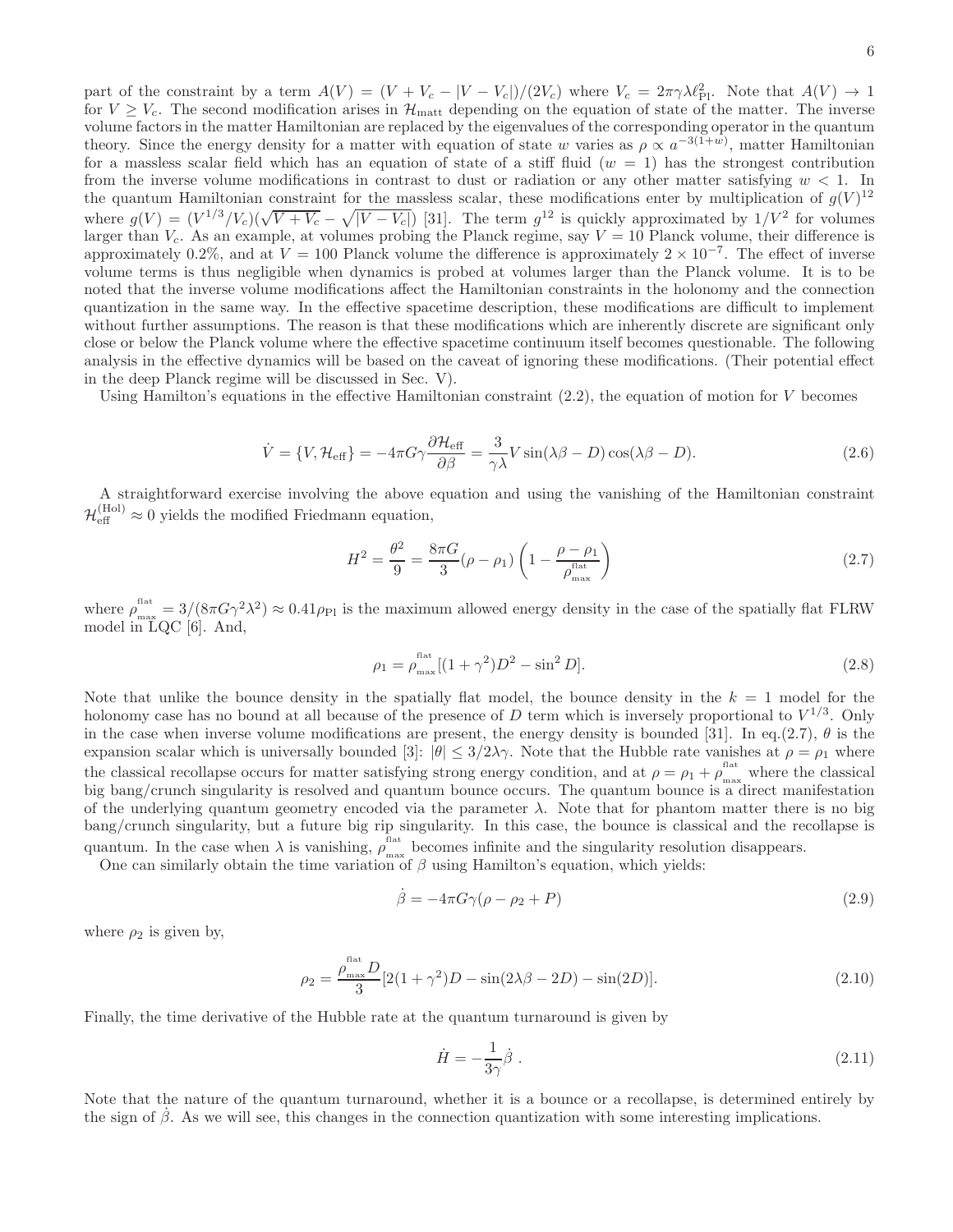The differential equation in V, together with the differential equation in  $\beta$  can be used to obtain the dynamical evolution. It is straightforward to check that these two equations are consistent with the conservation law for total energy density. Alternatively, the conservation law for the energy density along with either V and  $\beta$  can be used to obtain dynamical trajectories. In our analysis, we imposed initial conditions on  $\rho$  and  $V$ , and the initial condition on  $\beta$  is found through the Hamiltonian constraint. This ensures that the effective Hamiltonian constraint is satisfied in numerical solutions. That is,

$$
\sin^2(\lambda \beta_0 - D_0) = \rho_0 \left( \frac{8\pi G \gamma^2 \lambda^2}{3} \right) + \sin^2(D_0) - (1 + \gamma^2) D_0^2,
$$
\n(2.12)

where subscript '0' denotes value at initial condition. Results from the numerical simulations based on these dynamical equations will be discussed in Sec. III.

## B. Connection operator quantization

In the connection operator approach to the quantization of  $k = 1$  FLRW spacetime, instead of considering holonomies of the connection over closed loops one constructs a connection operator using open holonomies [29]. The resulting quantum theory is inequivalent to the one discussed above. The quantum Hamiltonian constraint is again a quantum difference equation with uniform steps in volume and is non-singular, but with some key differences in comparison to the holonomy quantization pertaining to the way quantum geometry effects influence spatial curvature. The effective Hamiltonian for this quantization is [29]:

$$
\mathcal{H}_{\text{eff}}^{(\text{con})} = \frac{-3}{8\pi G\gamma^2\lambda^2} V[(\sin(\lambda\beta) - D)^2 + \gamma^2 D^2] + \mathcal{H}_{\text{matt}}.
$$
\n(2.13)

Here as in the holonomy quantization case, we have neglected the inverse volume modifications. As discussed in the previous subsection (below eq. $(2.5)$ ), these modifications turn out to be exactly the same as in the holonomy quantization. That is, the Hamiltonian constraint is modified in the identical way. Their effect is negligible in comparison to the modifications originating from the trigonometric terms in the above Hamiltonian constraint.

Using Hamilton's equations, we can obtain the modified Friedmann equation and the expansion scalar:

$$
H^2 = \frac{\theta^2}{9} = \frac{1}{\gamma^2 \lambda^2} \cos^2(\lambda \beta) [\sin(\lambda \beta) - D]^2
$$
 (2.14)

$$
=\frac{8\pi G}{3}(\rho-\rho_3)\left(1-\frac{\rho-\rho_4}{\rho_{\text{max}}^{\text{flat}}}\right)
$$
\n(2.15)

where  $D$  is given by eq.(2.3). Further,

$$
\rho_3 = \gamma^2 D^2 \rho_{\text{max}}^{\text{flat}}, \quad \text{and} \quad \rho_4 = D((1+\gamma^2)D - 2\sin\lambda\beta)\rho_{\text{max}}^{\text{flat}}.
$$
 (2.16)

In contrast to the holonomy quantization,  $\rho_3$  is the energy density at the classical recollapse for matter satisfying strong energy conditions. At the quantum turnaround,

$$
\rho = \rho_{\text{max}}^{\text{flat}} (D^2 (1 + \gamma^2) - 2 \sin \lambda \beta D + 1) \,. \tag{2.17}
$$

Before going further, let us note some crucial differences between the holonomy and the connection quantization which are apparent so far. First, note that since  $D$  is not bounded, the expansion scalar in the connection quantization is not bounded in contrast to the universally bounded behavior of  $\theta$  in holonomy quantization. Second, the energy density at classical recollapse in connection quantization agrees with the classical expression, whereas  $\rho_1$  in eq.(2.7) agrees only in the large volume limit. Finally, we see from eq.(2.17) that unlike the holonomy quantization there is not one but two values of energy density at which quantum turnaround can occur. Note that a quantum turnaround occurs if  $\sin(\lambda\beta) = \pm 1$ . The two energy densities at the quantum turnaround then correspond to

$$
\rho^{\mp} = \rho_{\text{max}}^{\text{flat}}((D \mp 1)^2 + \gamma^2 D^2) \tag{2.18}
$$

respectively for positive and negative unit values of  $\sin(\lambda \beta)$ .

The Hamilton's equation for  $\beta$  yields

$$
\dot{\beta} = -4\pi G \gamma (\rho - \rho_5 + P),\tag{2.19}
$$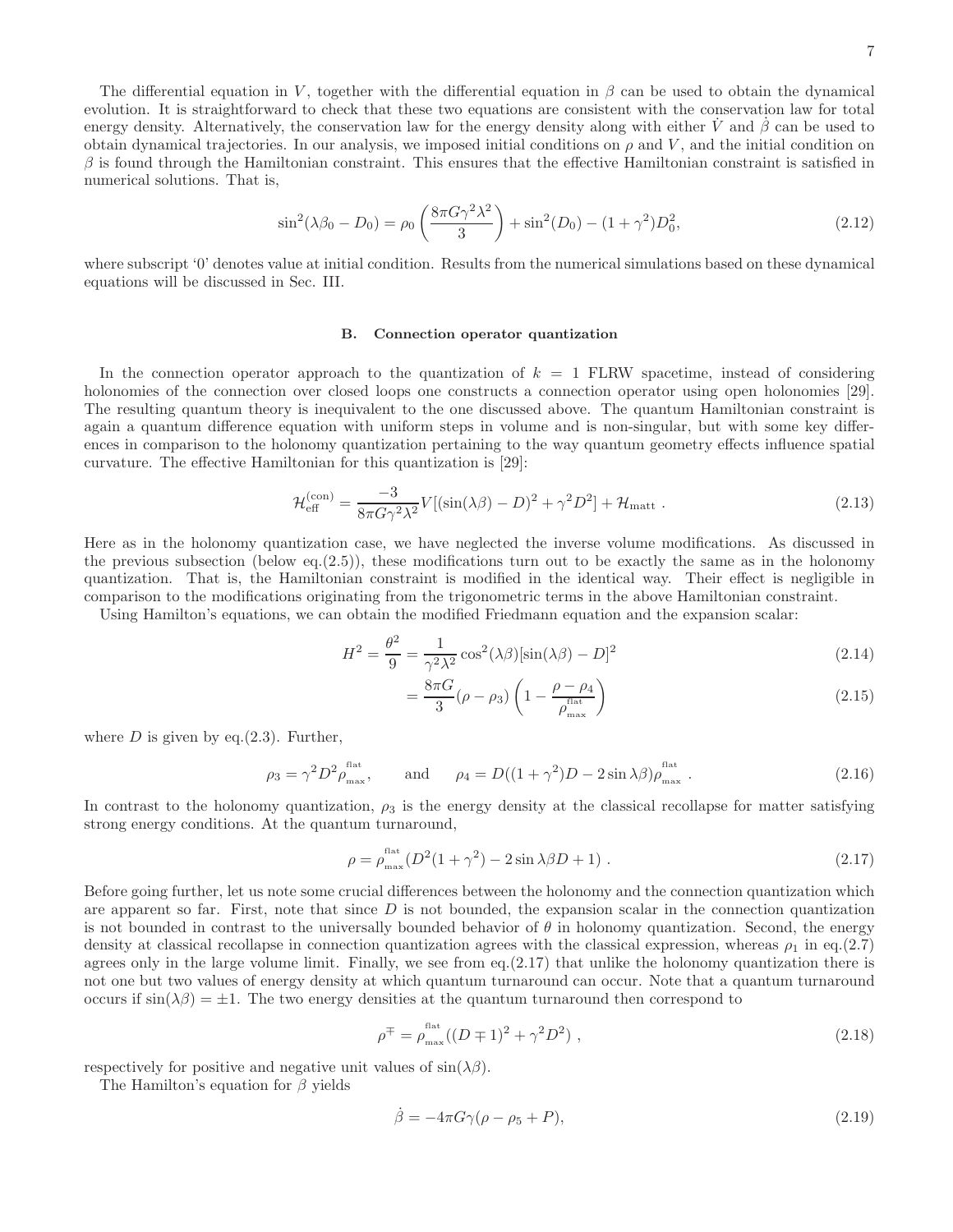where  $\rho_5$  is given by,

$$
\rho_5 = \frac{2\rho_{\text{max}}D}{3}[(1+\gamma^2)D - \sin(\lambda\beta)].\tag{2.20}
$$

Using above equations, the time rate of change of Hubble rate at the quantum turnarounds can be obtained as

$$
\dot{H} = -\dot{\beta}(1 \mp D) \tag{2.21}
$$

where the negative (positive) sign corresponds to the quantum turnaround occurring due to  $\rho_4^-$  ( $\rho_4^+$ ). This is interesting when compared to the time rate change of Hubble rate in the holonomy quantization. In the latter case, one quantum turnaround is identified as either bounce or recollapse (in the phantom case), but its nature is explicitly determined by the value of D. In the connection case, quantum turnarounds are of two types and they depend explicitly on D. As we will discuss later, for the case when D becomes extremely small, both the quantum turnarounds become less distinct.

Along with  $\dot{V}$  and the conservation law (2.4), above equation forms a consistent set of dynamical equations of which any two can be used to obtain dynamical solutions. In the numerical simulations,  $V_0$  and  $\rho_0$  are imposed and  $\beta_0$  is solved for from the effective Hamiltonian,

$$
\sin(\lambda \beta_0) = \left[ \rho_0 \left( \frac{8\pi G \gamma^2 \lambda^2}{3} \right) - \gamma^2 D_0^2 \right]^{1/2} + D_0. \tag{2.22}
$$

It is important to note that the initial values of  $\beta_0$  for the holonomy and connection quantization will differ depending on the initial conditions of  $V_0$  and  $\rho_0$ . This can give rise to phenomenological differences for the solutions, but as long as initial conditions are "classical" (i.e. large volume and low energy density) the difference in  $\beta$  is quite small.

Finally, it is interesting to note that the energy density at the quantum bounce is generally larger in the connection quantization than in the holonomy case if the bounce occurs at same volume in both the cases. To see this, we can compare the energy density at quantum turnaround in holonomy case  $\rho_{\text{max}}^{\text{flat}} + \rho_1$  (see eq.(2.8)), and the energy densities for distinct quantum turnarounds in the connection case  $\rho^{\pm}$  given by eq.(2.18). It is straightforward to see that  $\rho^+$  is always greater than  $\rho_{\text{max}}^{\text{flat}} + \rho_1$ . On the other hand,  $\rho^{\text{}}$  can be less than  $\rho_{\text{max}}^{\text{flat}} + \rho_1$  if the bounce volume is such that  $D > 1/2$ . Using eq.(2.3) this implies, that if the bounce volume  $V_b$  is is such that  $V_b < 16\pi^2\lambda^3$ , then  $\rho^-$  at that bounce volume can be less than  $\rho_{\text{max}}^{\text{flat}} + \rho_1$  at that same bounce volume. In all of the other situations, we find that the density at quantum turnaround in holonomy quantization is always less than the densities  $\rho^{\pm}$  in the connection quantization if they are compared at the same bounce volume. It is also interesting to note that the terms in  $\rho^{\pm}$  which are responsible for causing energy density at the bounce volume to be generally larger than  $\rho_{\text{max}}^{\text{flat}} + \rho_1$ , originate from the terms which cause unboundedness of the expansion scalar in the connection quantization. In this particular way, one may view that lower energy density at the bounce, if it occurs at the same volume such that  $V_b > 16\pi^2\lambda^3$ , in the holonomy quantization in comparison to the connection quantization and the respective behaviors of expansion scalars in the two quantization prescriptions are related. However, depending on the initial conditions and the matter content, the bounce volumes in the connection and the holonomy cases are different. And cases with lower bounce volumes have higher energy density at the bounce. In our numerical simulations, we found that generically the holonomy bounce is always at a higher volume than at least one of the two distinct bounces in the connection quantization. Therefore, the energy density at the bounce in the holonomy case is always lower than the bounce density at one of the distinct quantum bounces in the connection case.

# III. BOUNCES IN THE CONNECTION AND THE HOLONOMY QUANTIZATION: FLUID(S) SATISFYING STRONG ENERGY CONDITION

In this section, we consider the solutions obtained from numerically solving the dynamical equations in the connection and the holonomy quantization approaches for the single fluid and the two fluid cases. The considered fluids satisfy strong energy condition. In particular, for the single fluid case we consider equations of state  $w = 1$ ,  $w = 1/3$ ,  $w = 0$  and  $w = -0.3$ . We start with a brief discussion of numerical accuracy, followed by the results in single fluid cases, and two fluid scenarios.

# A. Numerical Accuracy

In the numerical simulations considered in this manuscript, we use an adaptive scheme to solve all of the coupled differential equations. We report good error control in all solutions presented. Because the Hamiltonian constraints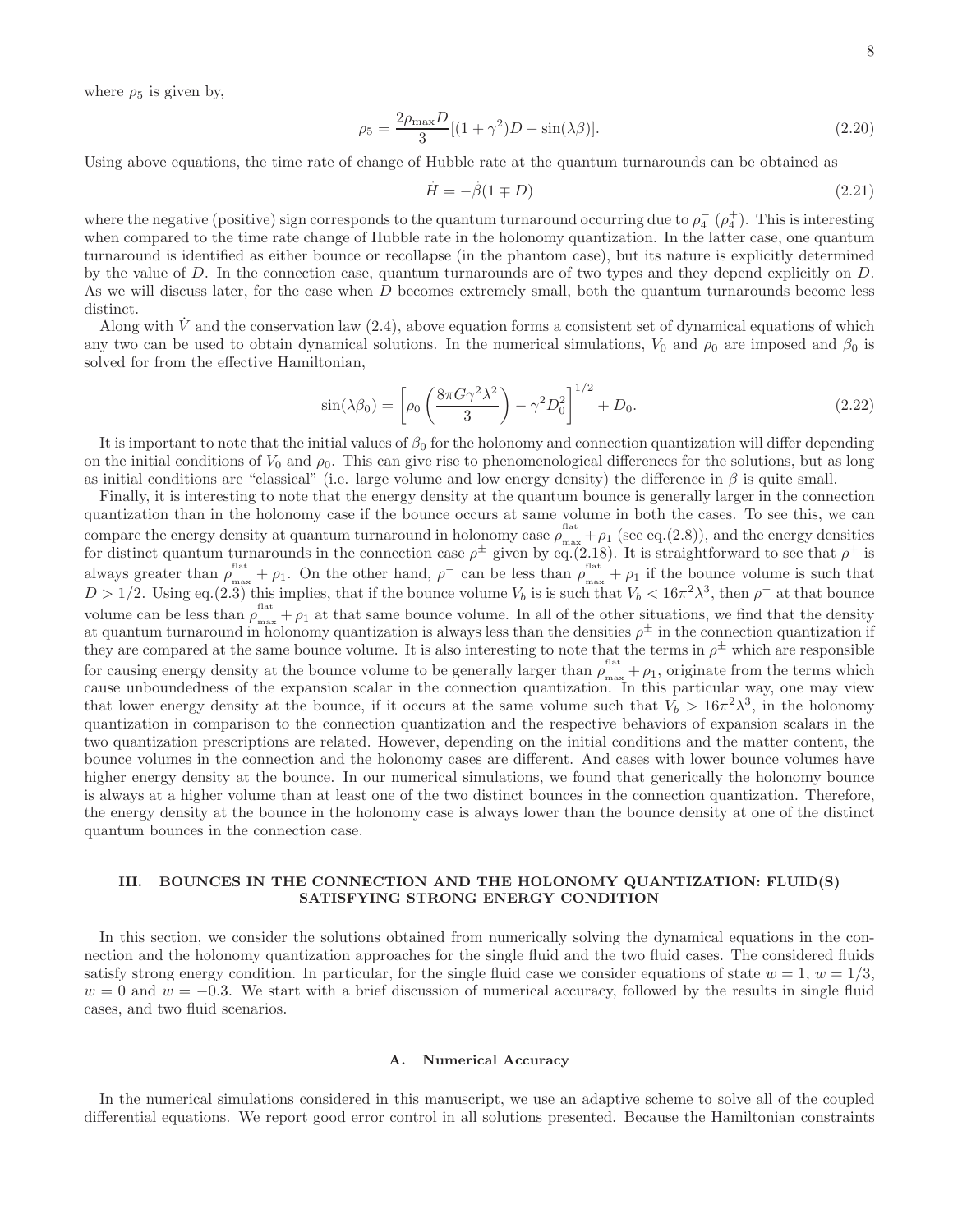$\mathcal{H}_{\text{eff}}^{(hol)}$  given by eq.(2.2) and  $\mathcal{H}_{\text{eff}}^{(con)}$  given by eq.(2.13) vanish, numerically we must obtain these to be approximately equal to zero at all times. This vanishing of the Hamiltonian constraint in numerics can be used to check the validity of our solutions. Plotted in Fig. 2 is the relative error for two representative solutions from the connection and the holonomy quantizations. These correspond to the case of  $w = 1$  which is also discussed in Fig. 3 for independent simulations.



FIG. 2. Relative error in the effective Hamiltonian is plotted for representative holonomy and connection solutions. The solid curve corresponds to the holonomy solution, whereas the dashed curve represents connection solution. The initial conditions (in the Planck units) for this simulation are  $V_0 = 1000$ ,  $\rho_0 = 0.2$ , with  $\beta_0$  set from the Hamiltonian constraint. The equation of state is  $w = 1$ .

Since we are dealing with multiple bounces, due to the cyclic nature of spatially closed universes in LQC, and that the values of derivatives of the scale factor at the bounce can be very high, it is important to check that errors remain low after successive bounces. One may notice from Fig. 2 that the error increases in time. It is very important to check that the errors do not grow exceedingly large on the time scale of interest. In this particular case this issue is not significant because the errors only increase to the scale of 10<sup>−</sup><sup>8</sup> . But in some other cases we found that errors can grow exponentially in a relatively short time scale. To ensure this is not the case, we checked the error for every solution presented in this paper. The errors involved in the forthcoming solutions discussed in this manuscript are on or around (within 1 or 2 orders of magnitude) the scales displayed by Fig. 2. Note that a plot of  $|\mathcal{H}_{\text{eff}}/\mathcal{H}_{\text{matt}}|$ produces essentially the same error as Fig. 2.

# B. Single Fluid Universes

A crucial result of connection quantization reported earlier by Corichi and Karami is that of existence of two distinct bounces characterized by the different values of the volume for the massless scalar field  $(w = 1)$  [29]. We start with a repeat of those findings here. In our numerical investigations we find that for  $w = 1$ , the result is independent of initial conditions. Figs. 2 and 3 show such cases.

It is important to note a few key things about Fig. 3. First, as mentioned in the previous section, the initial condition on  $\beta_0$  is different for each method of quantization because of the different functional forms of each respective Hamiltonian constraint.  $\beta_0$  has typical values of the order of 10<sup>-2</sup> for initial conditions similar to those selected for Fig. 2. Such a choice of initial conditions corresponds to classical universe initial conditions because they are given when GR is a very good approximation to LQC. In Fig. 4, we show a zoom of the initial evolution starting from the GR regime for the same initial conditions as in the case of Fig. 3. In the early period, the GR solution and the LQC solution (shown only for the holonomy case for clarity) match but after some time they depart from each other as the singularity is approached. We find that the GR solution results in a big crunch singularity in a finite time where the volume of the universe vanishes. On the other hand, the LQC universe undergoes a quantum bounce, resolving the singularity. In Fig. 4, we thus see two important contrasting features: (i) the way GR description departs from LQC as the singularity is approached, and (ii) the cyclic behavior in LQC contrasted with the one in GR.

In contrast to the classical universe initial conditions, for a quantum universe initial conditions, difference in values of  $\beta_0$  are of the order of 10<sup>-2</sup> and 10<sup>-1</sup>, with  $V_0$  and  $\rho_0$  of the order of 10<sup>3</sup> and 10<sup>-1</sup> (in Planck units). (With quantum universe initial conditions we imply those universes which do not have a classical epoch in the evolution). For the simulations in Fig. 3, the values of  $\beta_0$  are:  $\beta_0^{(hol)} = 0.0247580330047$  and  $\beta_0^{(con)} = 0.0245774931055$ . The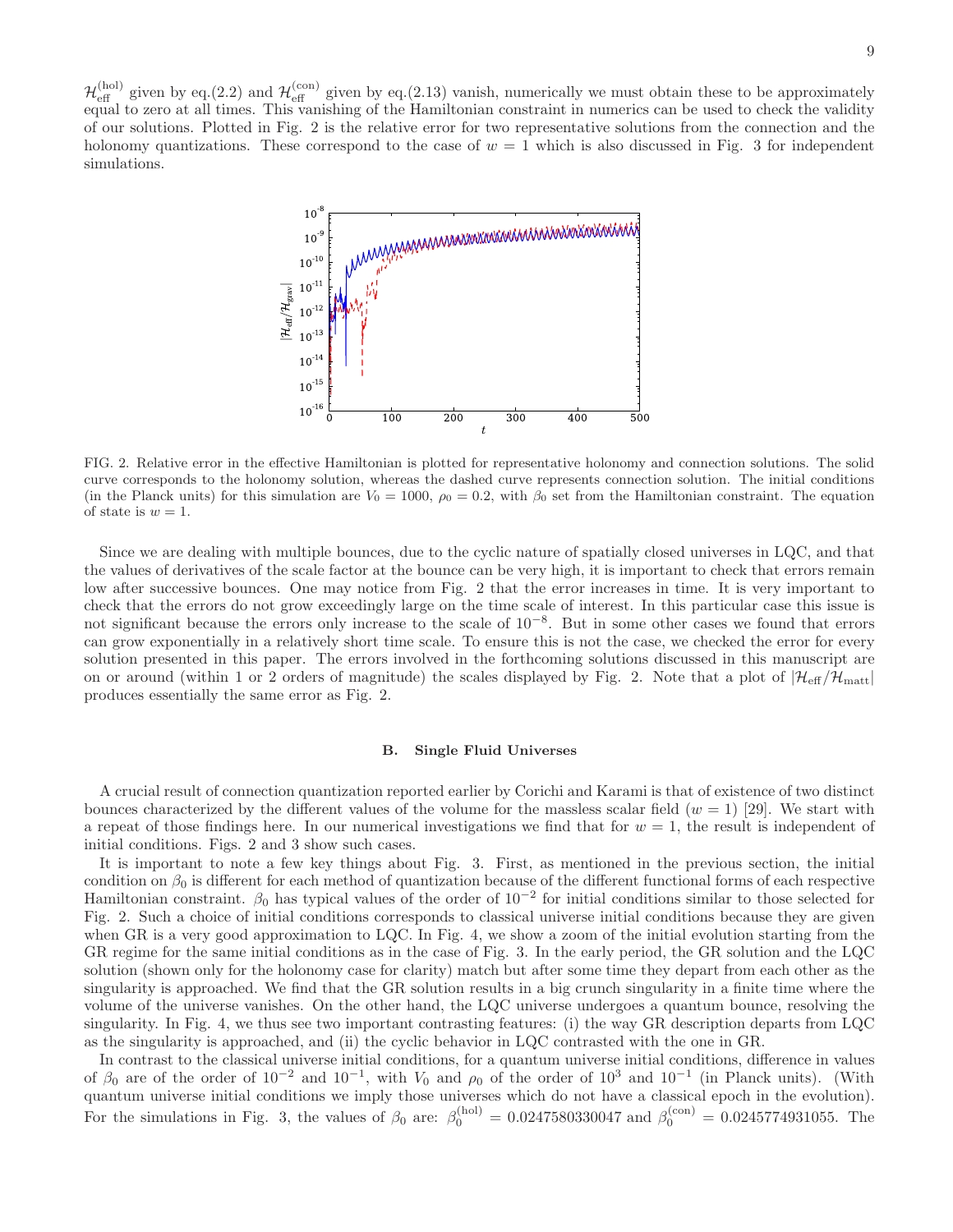

FIG. 3. Variation of volume versus time for a massless scalar field  $(w = 1)$  is shown. The connection quantization is represented by dashed line (bottom panel) while the holonomy quantization is represented by the solid line (top panel). The initial conditions for this particular solution were as follows:  $V_0 = 10^6$ ,  $\rho_0 = 10^{-4}$  (in Planck units), with  $\beta_0$  set by the Hamiltonian constraint. The energy density at the bounce in the holonomy case is  $\rho = 0.411 \rho_{\rm Pl}$ . In the connection case, distinct quantum bounces occur at  $\rho = 0.658 \rho_{\rm Pl}$  and  $\rho = 0.247 \rho_{\rm Pl}$ .



FIG. 4. This plot shows the comparison of GR evolution with holonomy case in LQC for the early period corresponding to Fig. 3. For clarity, we only show the holonomy case. The connection case yields a very similar picture of the contrast between GR and the LQC. Solid curve corresponds to the LQC evolution and dashed curve depicts the evolution in GR. After agreement initially, two curves show departures. The GR curve ends in a big crunch singularity, whereas the LQC curve undergoes cyclic evolution. Bounces in the LQC evolution occur at  $\rho = 0.411 \rho_{\rm Pl}$ .

relative difference being approximately  $10^{-2}$  results in a very similar evolution for the holonomy and the connection quantizations at early times as is evident from Fig. 3. On the other hand, for the simulations in Fig. 2,  $\beta_0^{(hol)}$  =  $-0.0407652373014$  and  $\beta_0^{\text{(con)}} = -0.030416331822$ , yielding a larger relative difference. The relative difference in  $\beta_0$ is magnified for quantum universe initial conditions, and it is usually the case that the methods disagree. (Such cases are discussed in the subsequent sections). Note that the differing values of  $\beta_0$  for each quantization method is present throughout all of this work. It is a necessity because it is the only way one can ensure that the Hamiltonian constraint is satisfied.

In Fig. 3, the two distinct types of bounces in connection quantization can be clearly contrasted with only one type of bounce in the holonomy quantization. The demonstrated simulations begin in a contracting universe. The scale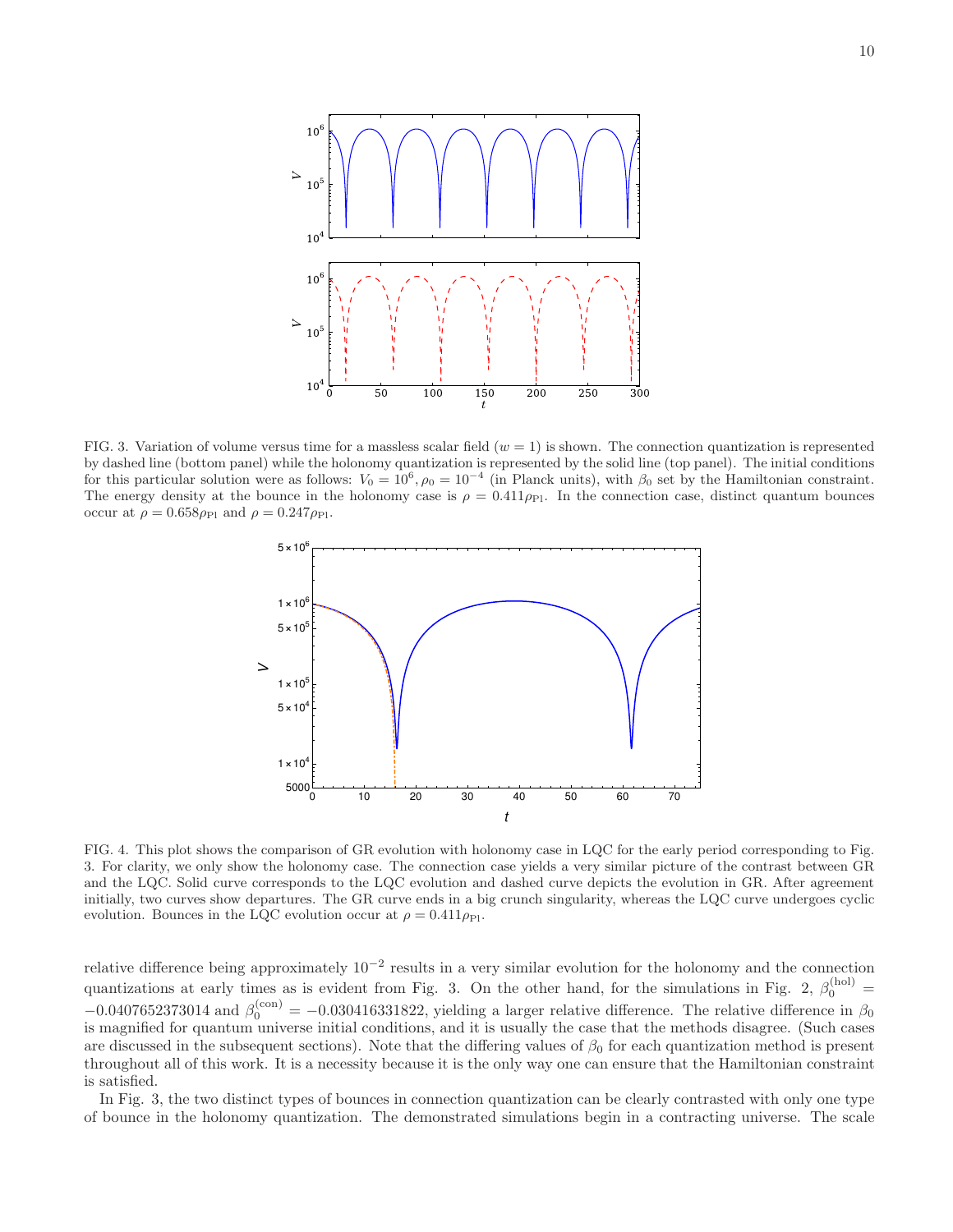factor is forced downward until a bounce occurs and is followed by a period of expansion until turnaround occurs due to positive curvature. Instead of repeating a cyclic behavior as in the holonomy quantization, the connection quantization bounces at different values of  $V$  in subsequent cycles, with distinct bounces alternating each other. The connection quantization probes deeper volumes than the holonomy quantization every other bounce and correspondingly probes energy densities that are about  $1.5\rho_{\rm ms}^{\rm flat}$ <sup>nax</sup>. In contrast, the holonomy quantization has a bounce occurring very near to flat<br> $\rho_{\text{max}}^{\text{flat}}$ <sup>thex</sup> every time a bounce occurs. Interestingly, the bounces at the higher volume in the connection quantization (e.g. the bounces at  $t \approx 60, 150, 240$  occur at an energy density of about  $0.60 \rho_{\text{max}}^{\text{flat}}$ ......<br>max

For the simulations shown in Fig. 3 and 4, the effect of inverse volume modifications is negligible. Since the bounces occur at volumes greater than  $V_c$ , only the matter part of the Hamiltonian constraint gets affected. For the holonomy quantization, the maximum relative difference in the energy density computed with and without inverse volume modifications turns out to be approximately  $4.5 \times 10^{-12}$ . (The maximum relative difference is computed at the bounce volume). On the other hand, for the connection quantization the maximum relative difference is approximately  $9.2 \times 10^{-11}$ . For the case of Fig. 2, bounces occur at lower volumes, approximately 665 V<sub>Pl</sub> in the holonomy quantization and approximately 375  $V_{\text{Pl}}$  and 1466  $V_{\text{Pl}}$ . The maximum relative error is approximately  $5.9 \times 10^{-8}$  for the holonomy quantization and approximately  $3.3 \times 10^{-7}$  for the connection quantization. The small difference in the holonomy and connection quantization occurs because of the lower bounce volume in the connection quantization. For other simulations discussed in this section, we find similar negligible differences for ignoring the inverse volume modification.

The next three figures show that the two bounce phenomena holds true for the radiation-dominated ( $w = 1/3$ ), matter-dominated ( $w = 0$ ), and  $w = -0.3$  universes. For all these equations of state, strong energy condition is satisfied and inflation does not occur. After the decelerated expansion leading to a classical recollapse, quantum gravitational effects in holonomy and connection quantizations result in avoidance of big crunch and multiple cycles of contraction and expansion.



FIG. 5. Behavior of volume of the universe versus time is shown for a radiation-dominated  $(w = 1/3)$  universe. Initial conditions for volume and energy density, and designations for these solutions are the same as in Fig. 3. The energy density at the bounce in the holonomy case is  $\rho = 0.423\rho_{\text{Pl}}$ . In the connection quantization, the distinct bounces occur at  $\rho = 1.095\rho_{\text{Pl}}$  and at  $\rho = 0.157 \rho_{\rm Pl}.$ 

Of these examples, the most exaggerated case of the two bounce phenomena in the connection quantization is seen in the matter-dominated universe in Fig. 6. In this universe, the two bounces in the connection quantization are separated by about 2 orders of magnitude in volume! The difference in the time between the bounces also gets increasingly larger as we decrease w. This can be explained in terms of the behavior of energy density. Because  $\rho_{\text{Fig2}} \propto a^{-6}$  and  $\rho_{\text{Fig5-7}} \propto a^{-4}$ ,  $a^{-3}$ ,  $a^{-2.1}$  respectively, it takes longer for positive curvature to overcome outward expansion in the case of  $w = 1/3$ , 0,  $-0.3$ . The case of  $w = -0.3$  discussed in Fig. 7, is interesting due to one additional feature. In this particular case, the behavior of energy density with respect to the scale factor is very similar to the behavior of spatial curvature which scales as  $1/a^2$ . As the scale factor becomes small, the contribution due to the positive spatial curvature is significant in causing a turnaround from the to be classical singularity. Depending on the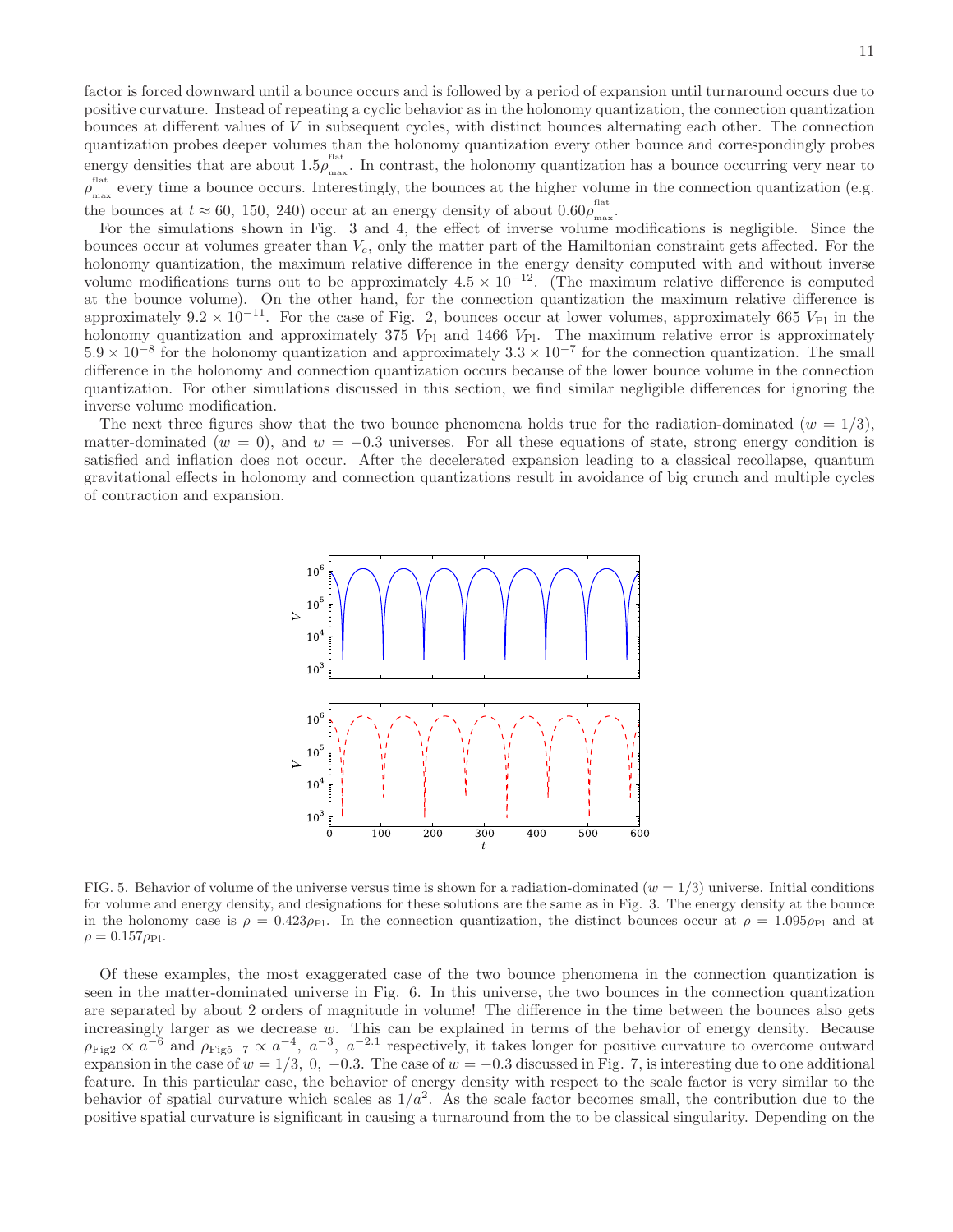

FIG. 6. V vs. t for a matter-dominated ( $w = 0$ ) universe is demonstrated. The choice of  $V_0$  and  $\rho_0$ , and labeling of solutions is same as in Fig 3. The bounce in holonomy case occurs at  $\rho = 0.629 \rho_{\rm Pl}$ , and the distinct bounces in connection case occur at  $\rho = 4.073 \rho_{\rm Pl}$  and at  $\rho = 0.0817 \rho_{\rm Pl}$ .



FIG. 7. Volume of the universe is plotted versus time for a universe with equation of state  $w = -0.3$ . Initial conditions and designations for these solutions are the same as in Figure 3. The energy density at the bounce in the holonomy case is  $\rho = 1.58 \times 10^{-3} \rho_{\rm Pl}$ . In the connection case, the distinct bounces occur at  $\rho = 0.0525 \rho_{\rm Pl}$  and  $\rho = 0.0253 \rho_{\rm Pl}$ . In contrast to simulations in previous figures, the energy density at bounce is smaller because for  $w = -0.3$ ,  $\rho \propto a^{-2.1}$  which is only slightly stronger than the way classical spatial curvature behaves  $(a^{-2})$ . The quantum turnarounds hence get a significant help from the spatial curvature term, reducing the role of matter density in comparison to previous cases in causing the bounce.

initial conditions, the quantum bounces thus can occur at lower energy densities than for more positive equations of state.

Results shown in Fig.3-7, are representative cases for a vast number of simulations we performed for single fluid scenarios for equation of state  $w > -1/3$ . Results in all these simulations confirm with the shown results – two distinct bounces for connection quantization and one distinct bounce in holonomy quantization. In the case of a single fluid, we report the two bounce phenomena of the connection quantization to be a generic feature for  $w > -1/3$ . In the case when strong energy condition is violated, but  $w \ge -1$ , the spatially closed universe may undergo inflation and cycles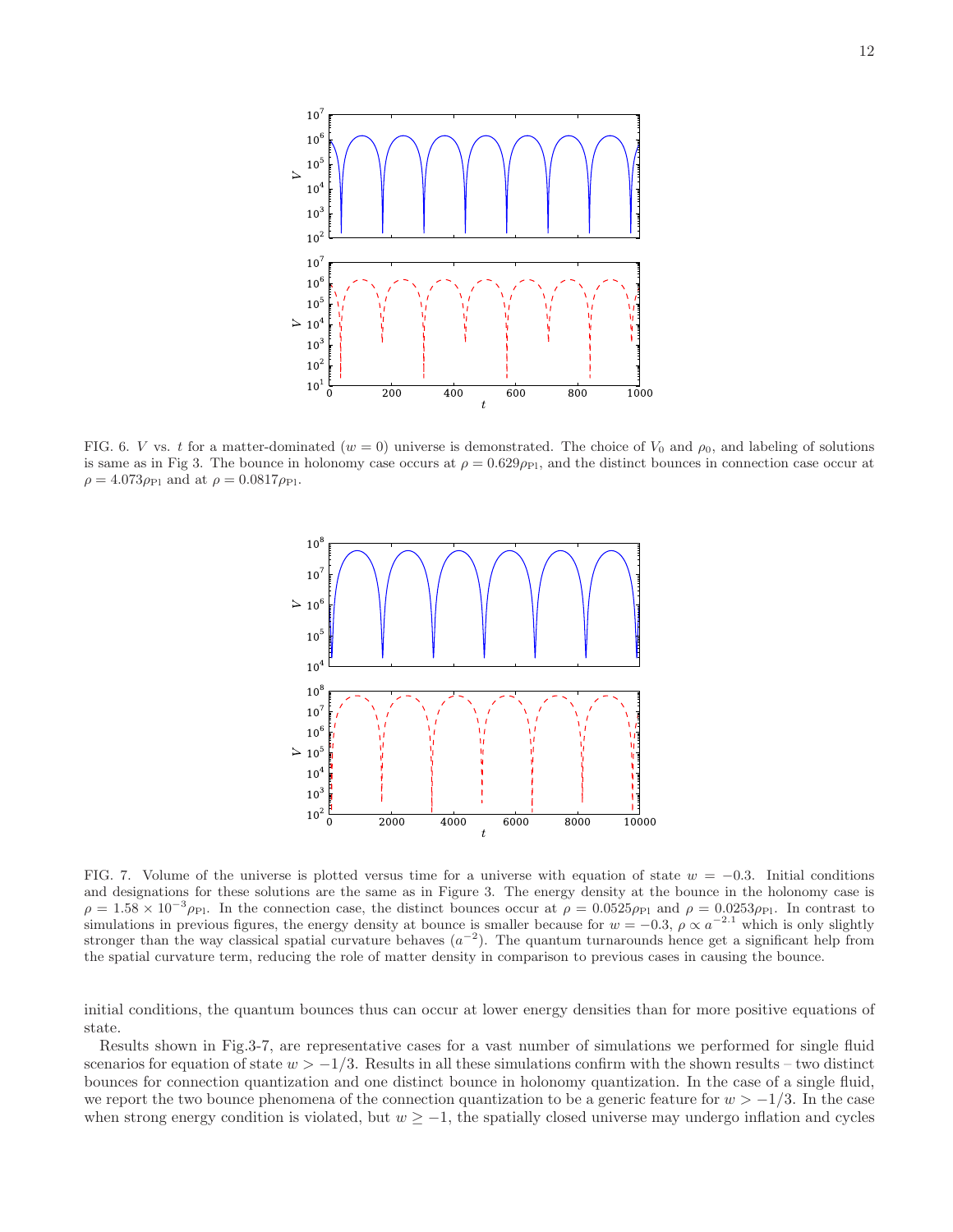13

do not occur. In case, inflation does not occur then the results are found to be in agreement to the ones discussed above.

# C. Two Fluid Universes



FIG. 8. V vs. t for a universe in a two fluid scenario is shown. The equations of state are  $w_1 = 1/3$  and  $w_2 = -0.2$ .

If the universe is sourced with two non-interacting fluids, then the effective equation of state which governs the cosmological dynamics depends on the individual equations of state and the initial conditions for the respective energy densities. Using the effective dynamical equations for the holonomy and connection quantization we performed various simulations for different choices of equation of states for two fluid scenarios. Results agree with the case of single fluid scenario.

When both the fluids have equations of state,  $w_i > -1/3$ , we find that in the holonomy quantization, effective dynamics results in a single distinct bounce over various cycles. For the initial conditions corresponding to the classical universe, the energy density at the bounce is always approximately equal to  $\rho_{\text{max}}^{\text{flat}}$  $\frac{m}{\text{max}}$ . In contrast, the effective dynamics of the connection quantization results in two distinct bounces in the cyclic behavior of the universe. An example of such a simulation is provided in Fig. 8. The figure corresponds to the case with  $w_1 = 1/3$  and  $w_2 = -0.2$ . The initial conditions on volume and total energy density are same as in Fig. 3. In comparison to the simulation in Fig. 6, the two bounce phenomena is a bit subdued. It should be noted that the latter behavior is sensitive to the initial conditions. But, the two bounce phenomena is found to be always present irrespective of the initial conditions.

In case any or both of the equation of state(s) is  $-1 \geq w_i \geq -1/3$ , then depending on the initial conditions of the energy densities, there is a possibility for inflation to commence. If inflation does not occur, then the results are similar to above cases. However, if inflation occurs then the cyclic behavior does not take place and the two distinct bounce phenomena does not occur. The latter phenomena occurs as long as one of the equations of state is  $w_i > -1.0$ and  $w_i$  does not lead to eternal inflation after a single bounce.

# IV. QUANTUM RECOLLAPSES IN THE CONNECTION AND HOLONOMY QUANTIZATION: PHANTOM FLUID(S)

In classical GR, a universe sourced with matter with an equation of state  $w < -1$  accelerates faster than in the case of the positive cosmological constant. For a fixed equation of state, the energy density increases as the scale factor increases, and decreases as the scale factor decreases. The latter leads to the avoidance of the big bang singularity in the classical theory. But a big rip singularity emerges in the future evolution. In LQC, phantom dynamics results in an interesting picture where following the bounce the phantom field captures the dynamics of a standard scalar field for some time [40]. Earlier works in LQC, in the spatially flat model, show that this strong curvature singularity is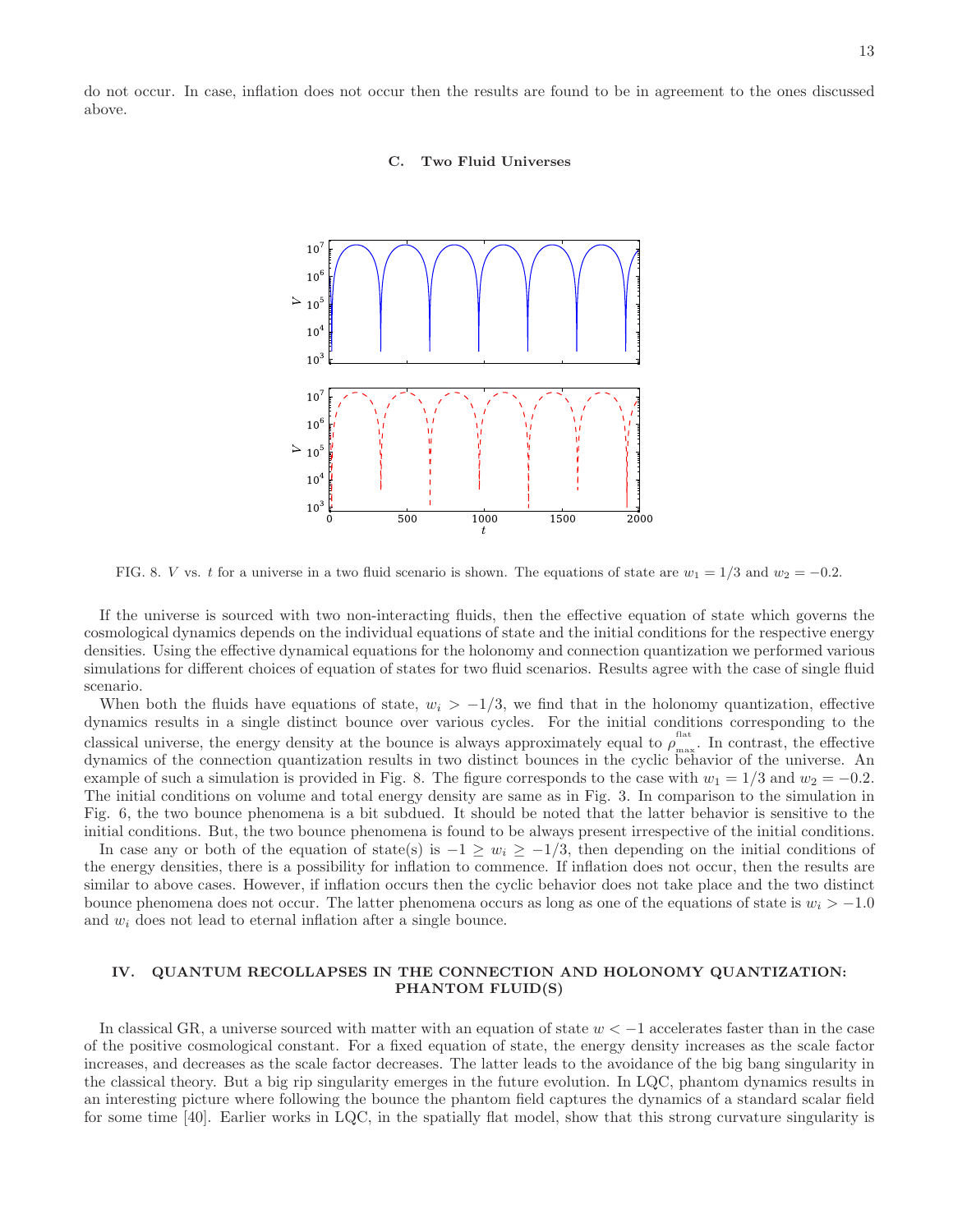resolved due to the quantum geometric effects, and is replaced by a quantum recollapse [32, 34]. For the spatially closed model quantized using closed holonomies, indications of the resolution of big rip singularity were found in Ref. [30]. However, in all these studies, a detailed analysis of the phenomenological nature of singularity resolution in past and future for quantum universes and the two-fluid scenarios was so far not available.

In the following we discuss the cosmological dynamics in the holonomy and the connection quantization for the case of a single fluid with a phantom equation of state and in a two fluid scenario. Interesting aspects of the dynamics appear depending on whether the initial conditions are chosen such that the universe is initially classical or the universe remains quantum in the evolution. These cases are discussed separately for the single fluid scenario.



FIG. 9. Variation of energy density  $\rho$  and volume V with respect to time is shown for a universe with phantom energy of  $w = -1.2$  in the connection quantization approach (dashed curve) and the holonomy quantization approach (solid curve). The initial conditions for this universe are  $V_0 = 10^6$  and  $\rho_0 = 10^{-4}$ . The universe starts evolution from a classical regime and undergoes cyclic evolution with only a distinct quantum bounce in both the approaches.



FIG. 10. Energy density and volume are plotted against time for connection quantization for the case of a universe with a strong phantom equation of state ( $w = -10$ ). The universe starts from the initial conditions of  $V_0 = 10^6$  and  $\rho_0 = 10^{-4}$ . Due to the strong phantom dynamics and the quantum geometric effects, avoidance of big rip appears at smaller volumes in comparison to Fig. 9 and therefore are distinct quantum recollapses.

# A. Single Fluid Universes

We first consider the case when the initial conditions are given such that the dynamics in LQC, whether connection or holonomy quantization, agrees very well with the dynamics of GR. Then we consider the case when initial conditions are given in the quantum regime such that the universe does not have a classical epoch.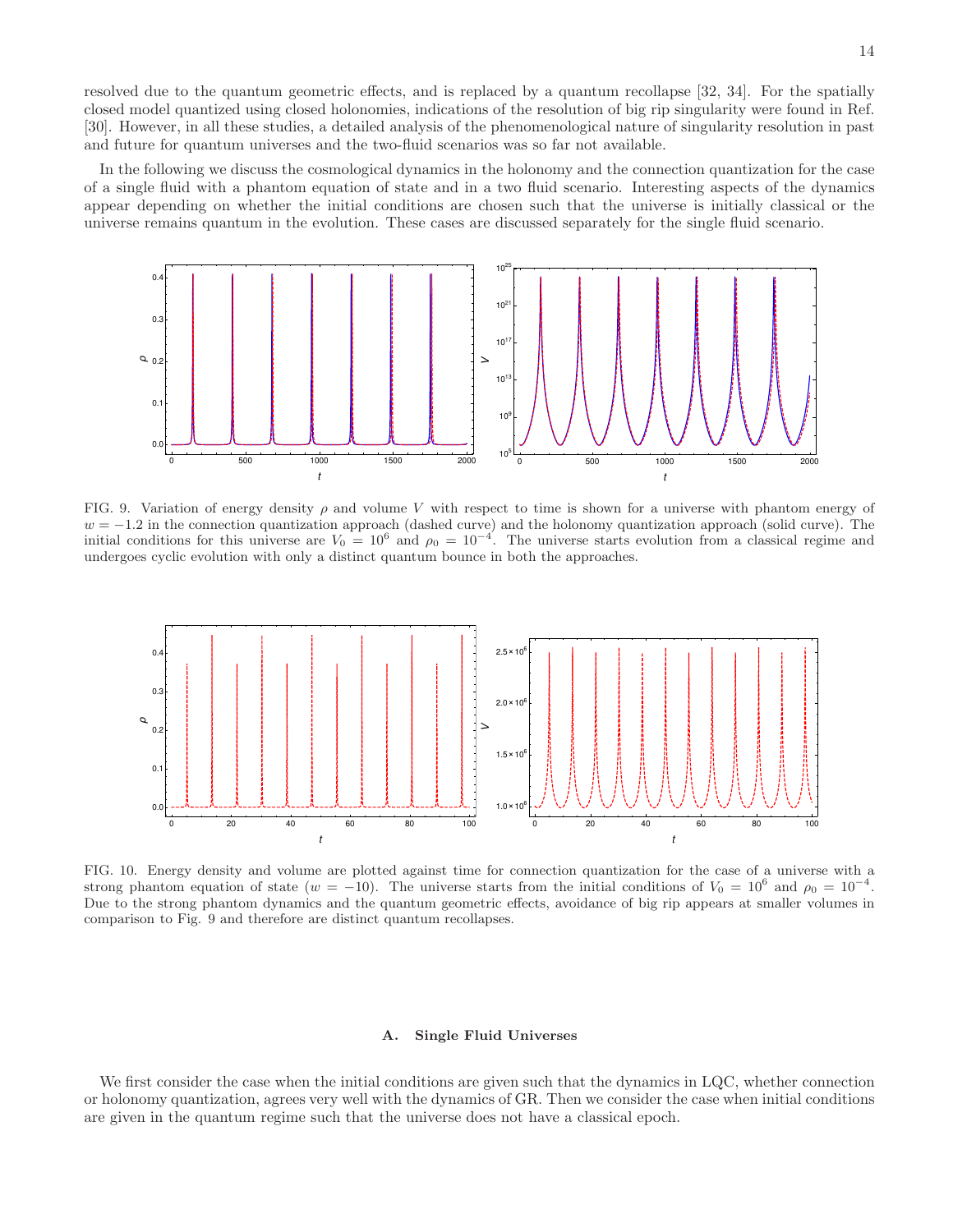

FIG. 11. The variation of  $\rho$  and V in time is shown for a universe with initial conditions  $V_0 = 1000$  and  $\rho_0 = 0.2$  and with a phantom equation of state,  $w = -1.1$ . The black horizontal line represents  $\rho_{\text{max}}^{\text{flat}}$  $\frac{m}{\text{max}}$  and holonomy and connection designations are the same as in the earlier figures. Though the evolution in connection and holonomy quantization appears very similar there are important differences in nature of turnarounds as noted in the text.

#### 1. Classical universe initial conditions

In the case when initial conditions are provided in the classical regime, dynamics in holonomy quantization results in a cyclic universe. A classical bounce at small volumes due to the phantom fluid and a quantum recollapse at large volumes when the energy density approaches  $\rho_{\text{max}}^{\text{flat}}$ <sup>nax</sup>. There is only a single distinct quantum turnaround. That the quantum turnaround is a recollapse can be checked by the sign of  $\beta$  which turns out to be positive, as a result of which  $H < 0$  (using eq.(2.11)). In the connection quantization, the situation is more subtle. The universe is still cyclic, but unlike the case of fluids which satisfy the strong energy condition, there is only a single distinct quantum recollapse for a large class of initial conditions, and equations of state  $w \lesssim -1$ . However, distinct recollapses reappear albeit not generically when the phantom equation of state is such that  $w \ll -1$ . The reason for the lack of two distinct quantum recollapses is tied with them occurring at very large volumes. In the latter case, D becomes vanishingly small and therefore  $\rho_4^+$  and  $\rho_4^-$  computed at the quantum turnaround (eq.(2.18)) become almost equal to each other.

In Fig. 9 we compare the dynamics for the phantom fluid in the holonomy and the connection quantizations. The equation of state is  $w = -1.2$  with initial conditions corresponding to a classical contracting universe. Such an equation of state results in only one distinct quantum recollapse followed successively by classical bounces both in holonomy and connection quantizations. Notably the energy density at the quantum recollapse in such a scenario is very close to  $\rho_{\text{max}}^{\text{flat}}$ <sup>thes</sup>, unlike the previous cases discussed for the connection quantization. Since the quantum recollapse occurs at  $V \sim 10^{24}$  (in Planck units),  $\rho_4^+ \approx \rho_4^-$ .

The distinct quantum recollapses are possible only when the phantom universe undergoes quantum recollapse at not so large volumes as in Fig. 9. In that case  $\rho_4^+$  and  $\rho_4^-$  are appreciably different. Fig. 10 shows one such case for the connection quantization for equation of state  $w = -10$ . Instead of two types of turnarounds, as in Fig. 9, we find three distinct turnarounds. A cyclic universe composed of classical bounces and two distinct quantum recollapses which occur when  $\rho_4$  becomes equal  $\rho_4^+$  and  $\rho_4^-$  respectively.

#### 2. Quantum universe initial conditions

Let us consider the case when initial conditions are given such that the universe is not classical, and remains quantum in the entire evolution. The phantom mixed with the quantum realm brings out some novel features of the dynamics both in the connection and the holonomy quantization. In Fig. 11 , we depict one such representative case for the equation of state  $w = -1.1$ . Let us first discuss the curves from connection dynamics in these figures. A noticeable feature is the absence of two distinct quantum recollapses. At first this can be surprising because the volume at the recollapse is very similar to the one in the case of the simulation discussed in Fig. 10. Since the values of  $\rho_4^+$  and  $\rho_4^-$  do not depend on the equation of state, this apparently is a puzzling feature. One expects two distinct quantum turnarounds as in Fig. 10, yet there is only one type of recollapse in contrast to Fig. 10. A closer look at the features of connection dynamics reveals a very interesting feature. Two distinct quantum turnarounds are still present but one is a quantum bounce and another is a quantum recollapse! The classical turnaround does not exist. In the case of Fig. 11, we find that the quantum bounce in the connection case occurs when  $\rho_4^- \approx 0.15$ .  $\dot{\beta}$  turns out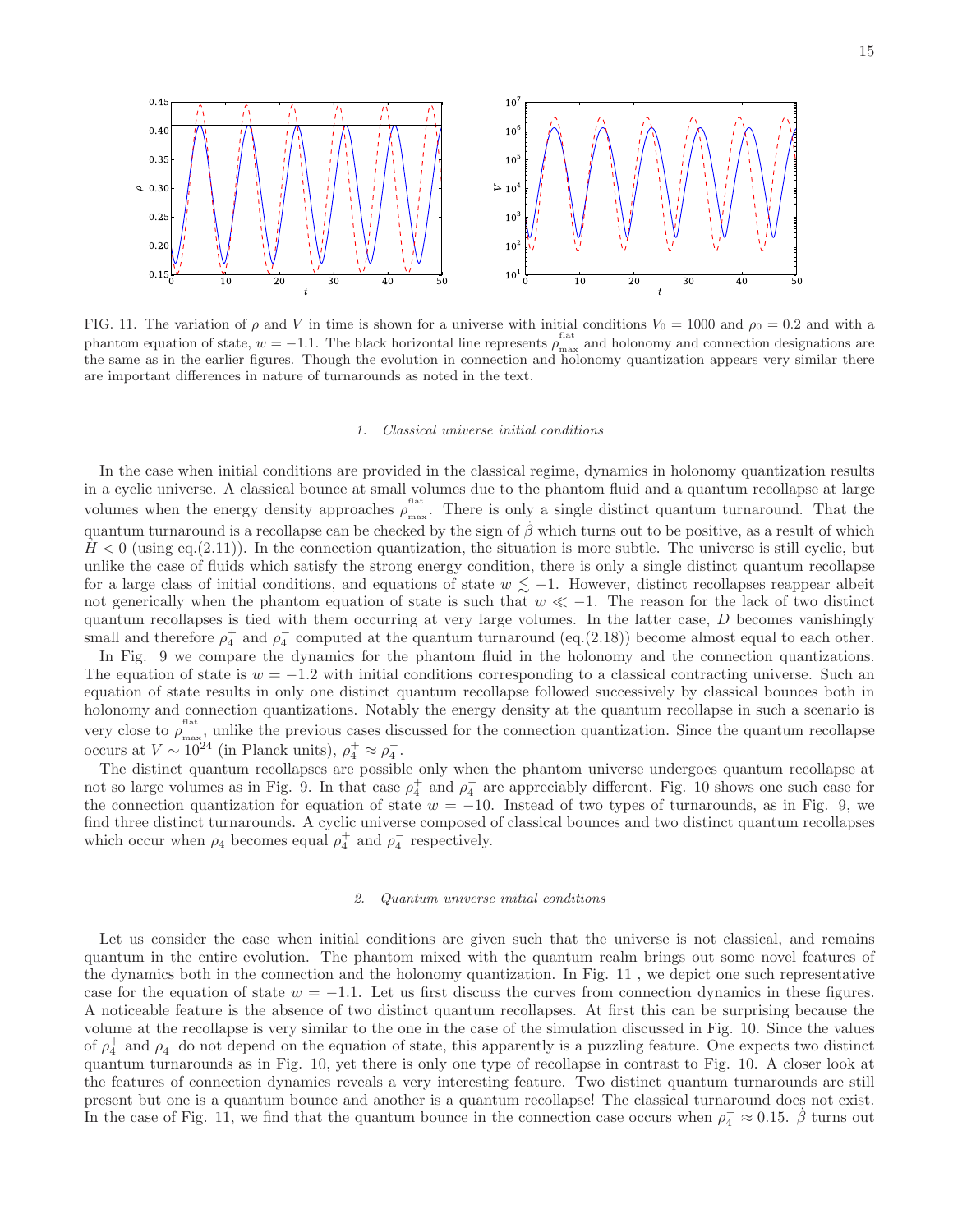to be positive, and using eq.(2.21) so does  $\dot{H}$  due to  $D > 1$ . The quantum recollapse is identified with  $\rho_4^+ \approx 0.45$  (in Planck units). In this case,  $\dot{\beta} > 0$  and  $\dot{H} < 0$ . This a very novel feature of the connection dynamics which has little in common with all the cases studied so far.

Dynamics from the holonomy quantization reveals further surprises for the case of a phantom fluid with initial conditions of the quantum universe. The curves appear quite similar to the connection case. In comparison to the latter, it is at first again puzzling because unlike the connection case, holonomy quantization does not permit two roots for distinct quantum turnaround energy densities. It turns out that in this case, both of the turnarounds are again 'quantum'. The bounce occurs when  $\rho = \rho_1$  (eq.(2.8)) as should be in the classical turnaround, albeit with a Planckian value. The recollapse occurs when  $\rho = \rho_2$  (eq.(2.10)) as is for a quantum turnaround in previous cases. At the recollapse, D becomes very small and so does  $\rho_1$  in comparison to  $\rho_2$ . The latter approximates  $\rho_{\text{max}}^{\text{flat}}$ .  $\dot{\beta}$  turns out to be positive and  $H < 0$ . In contrast, at the bounce D is of the order unity, and  $\rho_1 \approx 0.17$ . Both  $\beta$  and  $H$  turn out to be positive. It is to be noted that the bounce is not at  $\rho_{\text{max}}^{\text{flat}}$ <sup>rax</sup> in the holonomy quantization. This effect is a result of a peculiar mixing of the phantom dynamics and the quantum universe.

To summarize, for the quantum universe initial conditions though the connection and holonomy dynamics appears very similar, there is a subtle and important difference between them. In the holonomy quantization, bounce occurs at  $\rho = \rho_1$ . Yet it is not a classical bounce. The recollapse as expected is quantum. In the connection quantization, bounce does not occur at  $\rho = \rho_3$  given by eq.(2.16) – the expected density given similarities with the holonomy case, but instead at  $\rho_4^-$ . The other quantum turnaround density yields the recollpase. Finally, we find from the Fig. 11 that in the connection case the amplitude of each cycle is slightly higher, which in turn forces the solution to become "out of phase" with the holonomy solution at late times.



FIG. 12. For a two fluid scenario with  $w_1 = 1.0$  and  $w_2 = -1.25$ , behavior of energy density and volume are shown. Initial conditions are  $V_0 = 10^6$ ,  $\rho_0 = 0.0016$ , such that  $\rho_{0,\text{tot}} = 0.0032$ . The horizontal black line represents  $\rho_{\text{max}}$ . The solid curves correspond to holonomy quantization and dashed curves correspond to connection quantization.

#### B. Two Fluid Universes

Depending on the equation of states of the individual fluids, rich dynamics originates in the two fluid scenario when the phantom fluid is present. In the following we present a solution which captures a representative case which results in an interesting phenomenology with two classical singularities: a two fluid scenario composed of a stiff matter and a phantom fluid. The stiff matter dominates only near the classical big bang singularity, and the phantom dominates elsewhere. As a result, in the classical theory, there are two singularities. A big bang in the past and a big rip in the future. Quantum geometric effects in the holonomy as well as in the connection quantization resolve both of these singularities, resulting in a cyclic universe. Instead of the three distinct turnarounds in the connection dynamics as discussed for Fig. 10, we obtain only two turnarounds. Both are quantum in nature. One is a quantum bounce which resolves the classical big bang singularity, and another is a quantum recollapse which resolves the classical big rip singularity. In the holonomy case, a cyclic universe again originates with two quantum turnarounds – one bounce and one recollapse.

Fig. 12, demonstrates the case discussed above. Initial conditions are chosen for the classical contracting universe. The equations of state correspond to  $w_1 = 1.0$  and  $w_2 = -1.25$ . In the contracting phase, stiff matter quickly dominates the dynamics and the energy density grows very high very quickly as the volume decreases. Note that  $\rho_1 \propto a^{-6}$  and  $\rho_2 \propto a^{3/4}$ . In the holonomy quantization the energy density grows to  $\rho_{\text{max}}^{\text{flat}}$  $\frac{m}{\text{max}}$  and then bounces. This is in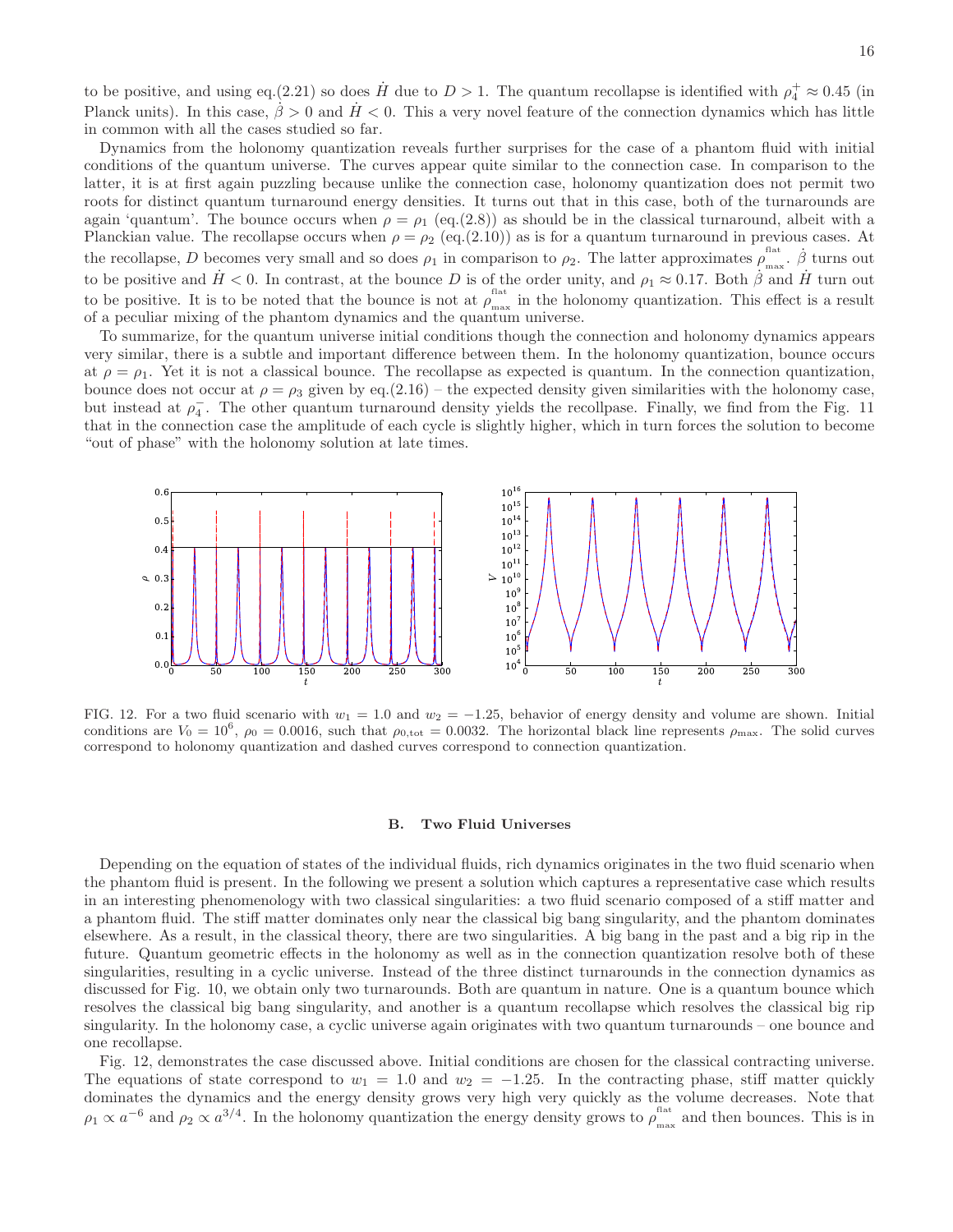17

stark contrast to the solution we considered in the single fluid case in Fig. 11, where the energy density was at a value of 0.17 when the quantum structure and phantom energy forced turnaround. In the present case, the bounce is purely kinetic dominated (or due to the massless scalar) and the phantom energy plays little role. There is then a period of inflation and energy density grows as the volume increases due to the phantom energy dominating the overall energy density. The energy density grows to  $\rho_{\text{max}}^{\text{flat}}$ <sup>nax</sup> and then there is another bounce from the quantum structure back into a contracting phase. The cycle then repeats and the minimal volume obtained is approximately the same in each cycle.

In the connection quantization of Fig. 12, dynamics results in bounces and recollapses (both quantum). The bounce occurs when energy density equals  $\rho_4^+$  which takes the values approximately equal to 0.52 in Planck units. The recollapse occurs at very large volume and in that case  $\rho_4^+ \approx \rho_4^-$ . Since D is negligible in this case, the quantum recollapse occurs at approximately  $\rho_{\text{max}}^{\text{flat}}$  $\frac{m}{m}$ . The similarity with the case discussed in Fig. 11 should be noted. There are only two turnarounds, not three. Both the turnarounds are quantum in nature and one of the quantum turnarounds corresponds to the bounce and other to the recollapse.

#### V. PROBING THE SUPER-PLANCKIAN REGIME

In the previous sections, we have discussed the dynamics in the holonomy and connection quantization assuming validity of effective dynamics for a variety of cases. In the connection quantization, many simulations result in a very large value of the energy density at quantum recollapse. Though not common in the holonomy quantization, universes which retain their quantum character, and those which have phantom component give hints that extreme energy densities can also occur for holonomy quantization. In particular, in such cases energy density can take value larger than  $\rho_{\text{max}}^{\text{flat}}$  which is sometimes considered to be phenomenologically a bound on the energy density in LQC. Though strictly speaking this is true only for the spatially flat model. In this section, we consider this extreme quantum regime for the connection and the holonomy quantization in more detail. We also discuss the properties of the expansion scalar, which unlike the energy density, is universally bounded in the holonomy quantization. We start with a discussion of how extreme energy densities are phenomenologically possible in connection quantization in single fluid and two fluid scenarios, and remark on breaching of  $\rho_{\text{max}}^{\text{flat}}$  $\frac{m}{\text{max}}$  by energy density in holonomy case.

# A. Single Fluid Universes

An example of the dynamics probing the super-Planckian regime is shown in Fig. 13 in which the volume probes very close to zero in the connection dynamics and the energy density probes super-Planckian values. The equation of state corresponds to  $w = -1/3$  which in particular has an interesting effect on the connection quantization.



FIG. 13. Evolution of volume and energy density versus time for the case of  $w = -1/3$  is shown for the holonomy (solid curve) and connection (dashed curve) quantization. Initial conditions in Planck units for this run were as follows:  $V_0 = 1000$  and  $\rho_0 = 0.16335$ . The volume at the bounce in the case of holonomy quantization is  $V_b \approx 64V_{\text{Pl}}$ .

We start with a contracting universe with highly quantum initial conditions. We select a very high initial energy density and a correspondingly low initial volume. This, combined with the selection of the equation of state forces the connection quantization toward super-Planckian energy densities and a low volume very quickly. We see that the volume reaches 10<sup>-9</sup> (in Planck units), where the effective spacetime description is expected to break down. Singularity is still resolved because the underlying quantum difference equation is non-singular. Due to the bounce at such a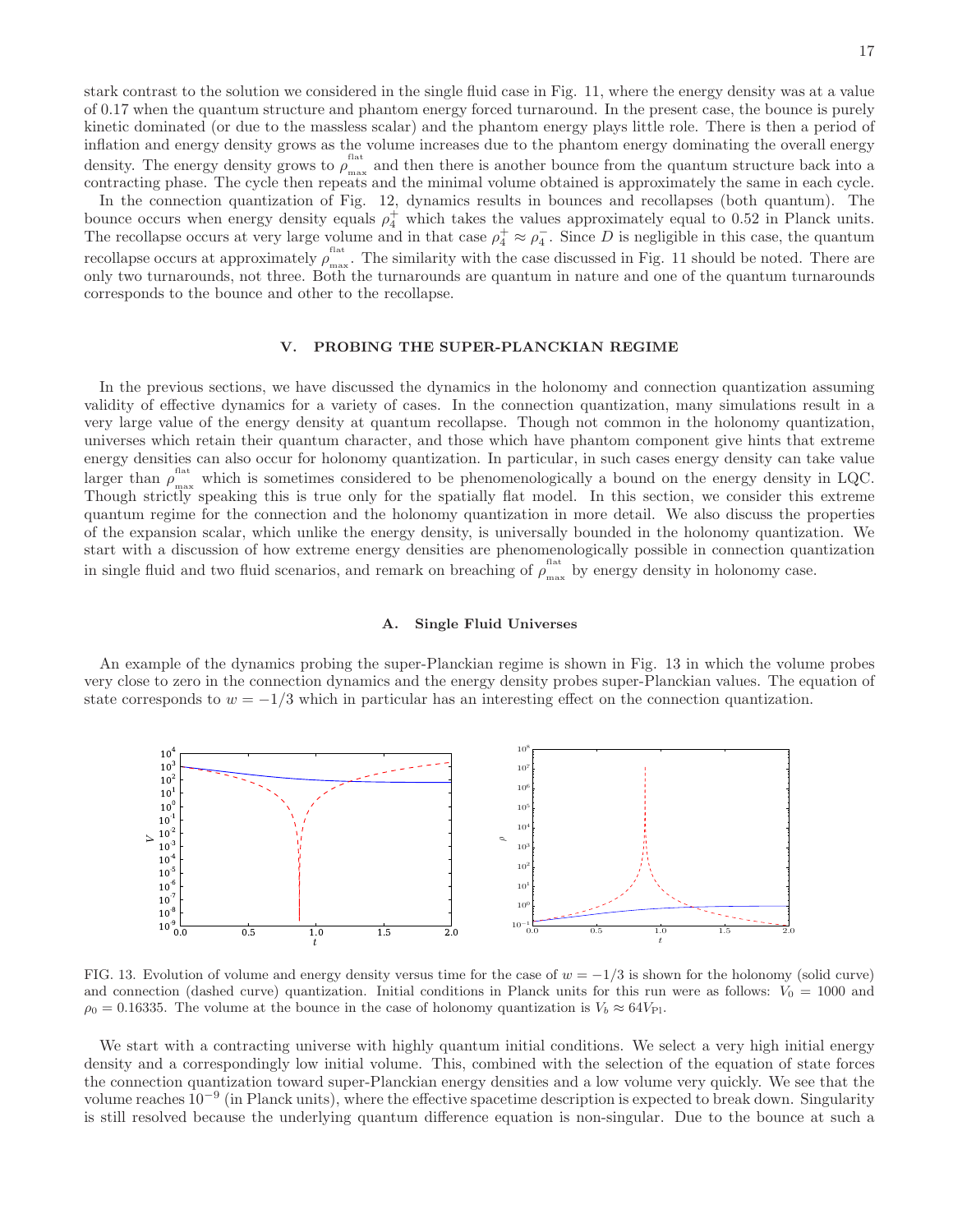small volume, the energy density at the bounce is around  $10^{7} \rho_{\text{max}}^{\text{flat}}$  $\frac{m}{\text{max}}$ ! Such high densities are never seen in the holonomy quantization where the maximum energy density is usually on the order of  $\rho_{\text{max}}$ . After the bounce, the connection solution undergoes accelerated expansion and a turnaround is no longer possible as the energy density of the universe decreases as the volume increases. In contrast, during this period the holonomy dynamics does not produce anything extraordinary. In the subsequent time evolution than the one shown in Fig. 13, holonomy quantization results in a bounce at approximately the energy density equal to  $\rho_{\text{max}}^{\text{flat}}$ max :<br>max :

It should be noted that the error in satisfying the Hamiltonian constraint in the connection quantization grows by three orders of magnitude, i.e. from  $10^{-9}$  to  $10^{-6}$  immediately following the bounce. This is due to the extraordinary rate at which  $V$  and its derivatives are changing in time. It should also be noted that Fig. 13 shows one of the extreme examples found in our study. With different initial conditions, the effect of reaching almost vanishing volume is not nearly as dramatic. However, energy densities with super-Planckian values are not difficult to obtain.

# B. Two Fluid Universes

As in the case of the single fluid scenario, it is not difficult to approach very close to the classical singularity in the two fluid scenario in the connection quantization. In this regime, effective spacetime description can be suspected to reach its limit of validity, and the inverse volume modifications are expected to play an important role in this very small regime near the classical singularity. Following the single fluid case discussed above, it is straightforward to obtain cases where the universe in the connection quantization repeatedly achieves super-Planckian energy densities if the effective spacetime is assumed to be valid. Instead of the eternal accelerated expansion after the bounce in Fig. 13 in connection quantization, we can achieve a quantum recollapse by adding a phantom fluid. As a result the universe undergoes cyclic behavior.

In Fig. 14 we present a solution with the same initial conditions as the previous single fluid case but with a turnaround due to a phantom energy component. The equations of state are  $w_1 = -1/3$  and  $w_2 = -1.25$ , corresponding to energy densities  $\rho_1 \propto a^{-2}$  and  $\rho_2 \propto a^{0.75}$ . Again, because the derivative of the volume very close to the bounce is quite high, and the derivative changes very rapidly at the bounce, these simulations produce numerical errors in the Hamiltonian constraint that oscillate from  $\sim 10^{-10}$  to  $\sim 10^{-6}$  up to  $t = 50$ . These errors account for the observed numerical differences in the value of V at each bounce.



FIG. 14. V vs. t for the same initial conditions as Fig. 13, for two fluids corresponding to  $w_1 = -1/3$  and  $w_2 = -1.25$ .

From Fig. 14 we also see that in the connection quantization the energy density spikes at the bounce, followed by a rapid period of accelerated expansion where the energy density falls dramatically. In the following evolution, two fluids compete with each other with the phantom fluid winning at larger volumes causing an increase in energy density as V increases. The energy density again shoots up till quantum geometric effects take over and cause a quantum recollapse. The recollapse occurs at energy density approximately equal to  $\rho_{\text{max}}^{\text{flat}}$  $\frac{m}{\text{max}}$ . The universe enters a contraction in the further evolution and the cycle repeats.

Surprisingly, another important aspect of these simulations is the holonomy quantization, in which  $\rho$  oscillates to a value slightly greater than  $\rho_{\text{max}}^{\text{flat}}$  when the universe bounces. This effect is not seen for the majority of initial conditions explored in this study, however, as we will see shortly, it is not forbidden. In contrast to the connection quantization, dynamics in the holonomy quantization results in smooth cyclic behavior with energy density oscillating close to  $\rho_{\text{max}}^{\text{flat}}$ max .<br>max .

It should be noted that in the above analysis for single fluid and two fluid scenarios we have ignored the inverse volume modifications. In presence of the latter modifications, the energy density and the expansion scalar in the connection quantization turns out to be bounded. However, the theoretical bound is super-Planckian and is estimated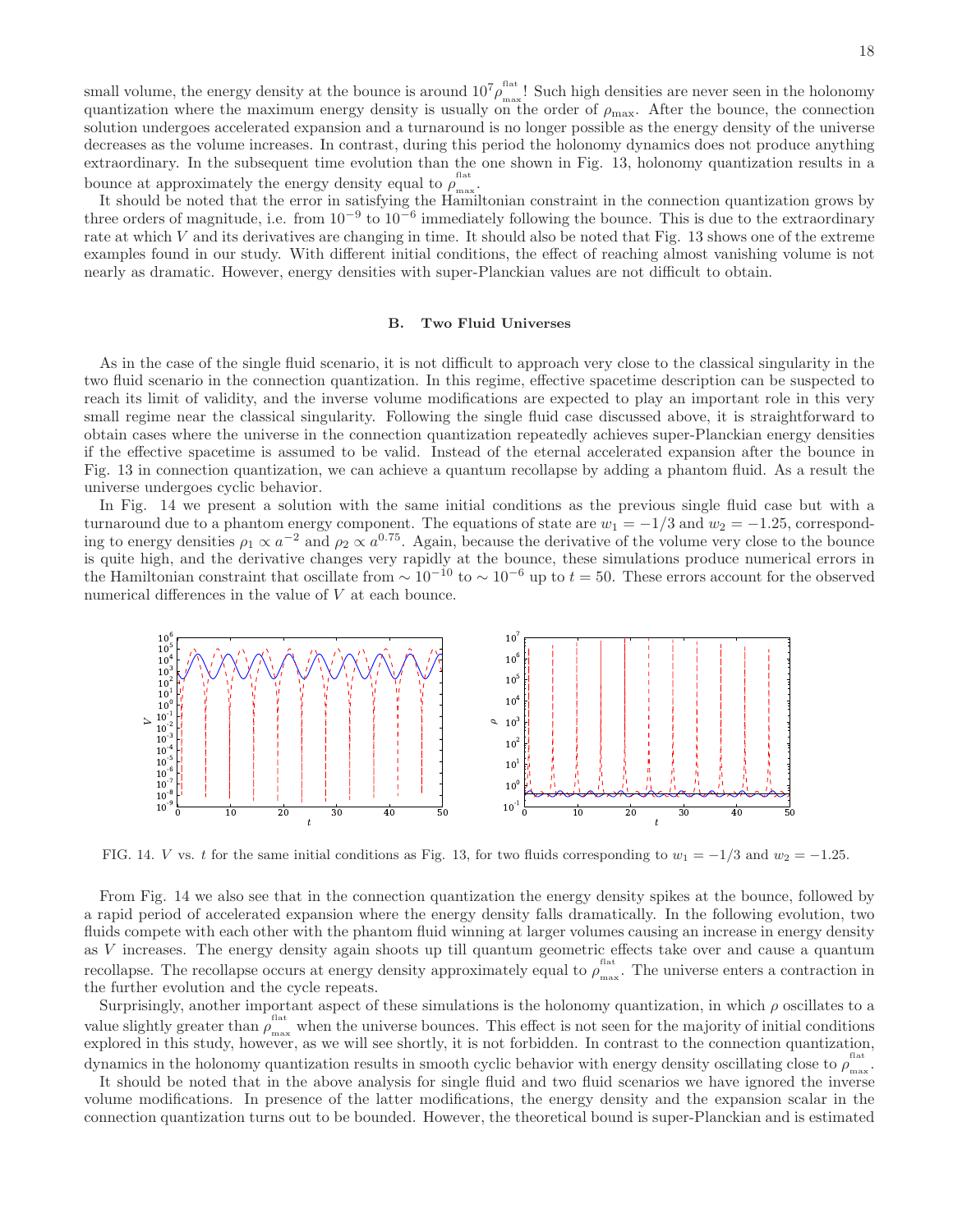#### C.  $\rho > \rho_{\text{max}}^{\text{flat}}$ <sup>nax</sup> in Holonomy Quantization

In the two fluid scenario discussed above we found that holonomy quantization results in energy density at the bounce which is greater than  $\rho_{\text{max}}^{\text{flat}}$ <sup>nax</sup>. This is the first example of a dynamical solution resulting in such energy densities at the bounce for the holonomy quantization. Though at first surprising, this breach is easy to understand. We first note that unlike  $\rho_{\text{max}}^{\text{flat}}$ <sup>1116</sup> in the spatially flat case, the energy density at the quantum turnaround in the holonomy quantization is not universally bounded. Energy densities in holonomy quantization of  $k = 1$  model greater than  $\rho_{\text{max}}^{\text{flat}}$ max can occur due to large value of D which results in large enough  $\rho_1$  (2.8).

In the holonomy quantization though the energy density is not universally bounded, the expansion scalar is. In fact, in the absence of inverse volume modifications there is no bound on energy density at all in the holonomy quantization. This is in contrast to the expansion scalar, whose bound is given by  $|\theta_{\text{max}}| = 3/2\gamma\lambda$ . In the spatially flat case, the bound on the expansion scalar, which is same as the above value, implies a bound on  $\rho$  given by  $\rho_{\text{max}}^{\text{flat}}$  $\frac{m}{\text{max}}$ . The situation is not the same in the spatially closed model. In the absence of inverse volume modifications  $\rho$  can extend beyond  $\rho_{\text{max}}^{\text{flat}}$ max in the holonomy quantization, even while the bound on the expansion scalar is still satisfied. This result suggests that expansion scalar is more important than the energy density if we wish to understand the Planck scale phenomenology in LQC in terms of a bounded variable. Note that if the inverse volume modifications are considered then the energy density in holonomy quantization gets bounded, with a theoretically estimated bound approximately  $18.63\rho_{\text{max}}^{\text{flat}}$  $\frac{1}{\text{max}}$  [31]. As we will discuss now, the simulations in Fig. 15 clearly show that phenomenologically cases where  $\rho$  is greater than flat<br> $\rho_{\text{max}}^{\text{flat}}$  $_{\text{max}}$  are possible.

Shown in Fig. 15 are the energy density and expansion scalar as a functions of time for a universe with highly quantum initial conditions with a massless scalar field  $(w = 1)$ . We can see that in the holonomy quantization  $\rho$ spends more time above  $\rho_{\text{max}}^{\text{flat}}$  $\frac{m}{m}$  than below it, and that a solution exists even if  $\rho_0 > \rho_{\text{max}}$ . Relative errors in the solution remain very small in the plotted region, remaining around 10<sup>-8</sup>. This universe is essentially stuck in highly quantum state, oscillating from maximum to minimum volume on very small time scales. Interestingly, in many other instances where the initial conditions are not so extreme,  $\rho$  consistently probes energy densities greater than  $\rho_{\text{max}}$ . We observe this across the board as  $\rho_0$  is varied from 0.05 to 0.3, and  $V_0$  is kept at 1000 for a variety of values of equation of state parameter.



FIG. 15. Plot of energy density and expansion scalar versus time for a massless scalar field  $(w = 1)$  with initial conditions  $\rho_0 = 0.5 > \rho_{\text{max}}$  and  $V_0 = 100$ . The black horizontal line represents  $\rho_{\text{max}}^{\text{flat}}$  $\frac{m}{\text{max}}$  in the left figure and the maximum allowed value of expansion scalar in the holonomy quantization in the right figure. The holonomy solution is represented by the solid line while the connection solution is represented by the dashed lines.

In contrast to the dynamics in the holonomy quantization, the connection quantization results in very large value of energy density at quantum turnaround. The expansion scalar in connection quantization also takes a very high value at these turning points. Note that the expansion scalar in the connection quantization takes very large values even when one includes inverse volume modifications. In particular, in the presence of inverse volume modifications the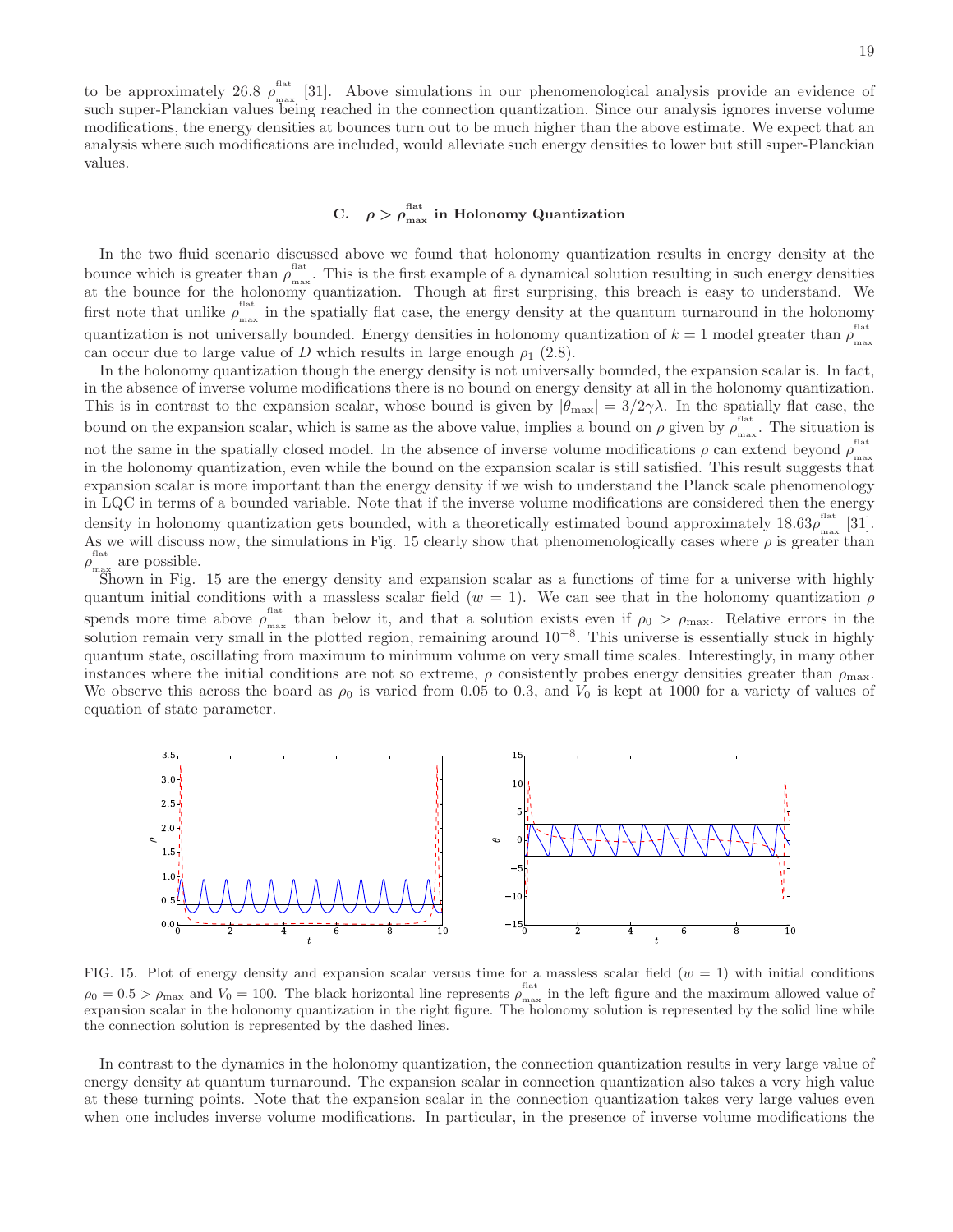the values of expansion scalar in two quantization schemes. As explained at the end of Sec. II, the energy density at the quantum turnaround in the connection quantization is generally greater than in the holonomy quantization if the turnarounds occur at the same volume. As we discussed earlier, recall that in all these cases, there is only one quantum bounce in the connection case. The energy density at this quantum turnaround corresponds to  $\rho_4^+$  which is always greater than  $\rho_1$ . In the above simulation, the bounce volume in the connection case is approximately  $V = 39V_{\text{Pl}}$  which is smaller than the bounce volume in the holonomy case which is approximately  $V = 73V_{\text{Pl}}$ . This acts like an additional cause to drive the bounce volume in connection quantization to a higher value than the holonomy quantization. The same is true for the case of the simulation in Fig. 13.

the expansion scalar in connection quantization, the corresponding value can be much larger than the one for the holonomy quantization. Our results in Fig. 15 provide a phenomenological evidence of this large disparity between

## VI. CONCLUSIONS

In quantization of spacetimes in given framework, a pertinent issue is how different the qualitative predictions are in different consistent quantizations. This issue, which is important for phenomenological considerations, so far has received less than the deserved attention in LQC. Only recently have these issues started to be rigorously explored in Bianchi model and Kantowski-Sachs spacetimes [20, 22, 25–27]. In the isotropic case, for the spatially flat spacetime no two consistent quantizations exist [2, 3]. However, this is not the case for the spatially closed model, where apart from the earlier quantization based on the closed holonomies [10, 11], a new consistent quantization based on the connection operator using open holonomies was proposed recently by Corichi and Karami [29]. The latter quantization is based on the techniques used to quantize Bianchi-II and Bianchi-IX spacetimes in LQC [21, 23, 28]. To study the qualitative differences between the holonomy and the connection operator quantization methods, the  $k = 1$  FLRW model provides a very useful setting. Some of the qualitative differences were known from earlier works. These include existence of two distinct quantum bounces for the connection quantization instead of one for the holonomy quantization, explicitly shown for the case of a massless scalar field [29]. The difference in the properties of the expansion scalar in the two quantizations was also studied in Ref. [26]. However, a detailed phenomenological analysis of the qualitative differences for different types of matter content between the two methods was so far missing. One more important gap was the lack of study of universes with quantum initial conditions and the way such a choice affects the predictions. Further, so far only a little was known about the super-Planckian regime in the connection quantization approach, and super-Planckian regime in the holonomy quantization, though analytically not ruled out, was never investigated till now.

In this manuscript, our goal was to fill these gaps in the understanding of the physics of  $k = 1$  FLRW models in LQC. We considered single fluid and two fluid scenarios for matter with various equations of states including phantom matter. Initial conditions corresponding to evolution starting in classical as well as quantum realms were considered. A large number of simulations were performed of which representative cases have been discussed in this paper. Primary objectives of this manuscript can be broadly classified as: to understand the robustness of the two distinct quantum bounces in the connection quantization approach, to gain insights on the number – whether two or three, and the nature of turnarounds – whether classical or quantum in different phenomenological settings, and to understand the super-Planckian regime both in the connection and the holonomy quantization methods. Note that we focused on the modifications to the effective Hamiltonian coming from expressing field strength or the connection operator in terms of holonomies. Modifications originating from the inverse volume terms, which generally do not dictate dynamical evolution, were ignored. Inclusion of the inverse volume modifications might change certain quantitative details about the results in the super-Planckian regime. As discussed in the manuscript, these modifications affect the Hamiltonian constraints in the two quantization prescriptions in the same way. If the bounce occurs at volumes much greater than the Planck volume, the inverse volume modifications have a negligible effect. Further, even though the energy density in the holonomy case, and the energy density and the expansion scalar in the connection case are estimated to be bounded [31], these bounds are super-Planckian and do not affect our results qualitatively. Our numerical simulations provide an evidence that such super-Planckian bounds can be achieved in phenomenology.

Let us summarize the main results from our investigations. We first show that for matter satisfying strong energy condition, the connection quantization results in a non-singular cyclic scenario with two distinct quantum bounces and a classical recollapse. The differences between the two distinct quantum bounces and the nature of evolution around them depends on the equation of state as well as the initial conditions. These results generalize earlier results in the connection quantization for the phenomenological studies of massless scalar field [29], and agree with the general conclusions of the latter work. In contrast, in the holonomy quantization matter satisfying the strong energy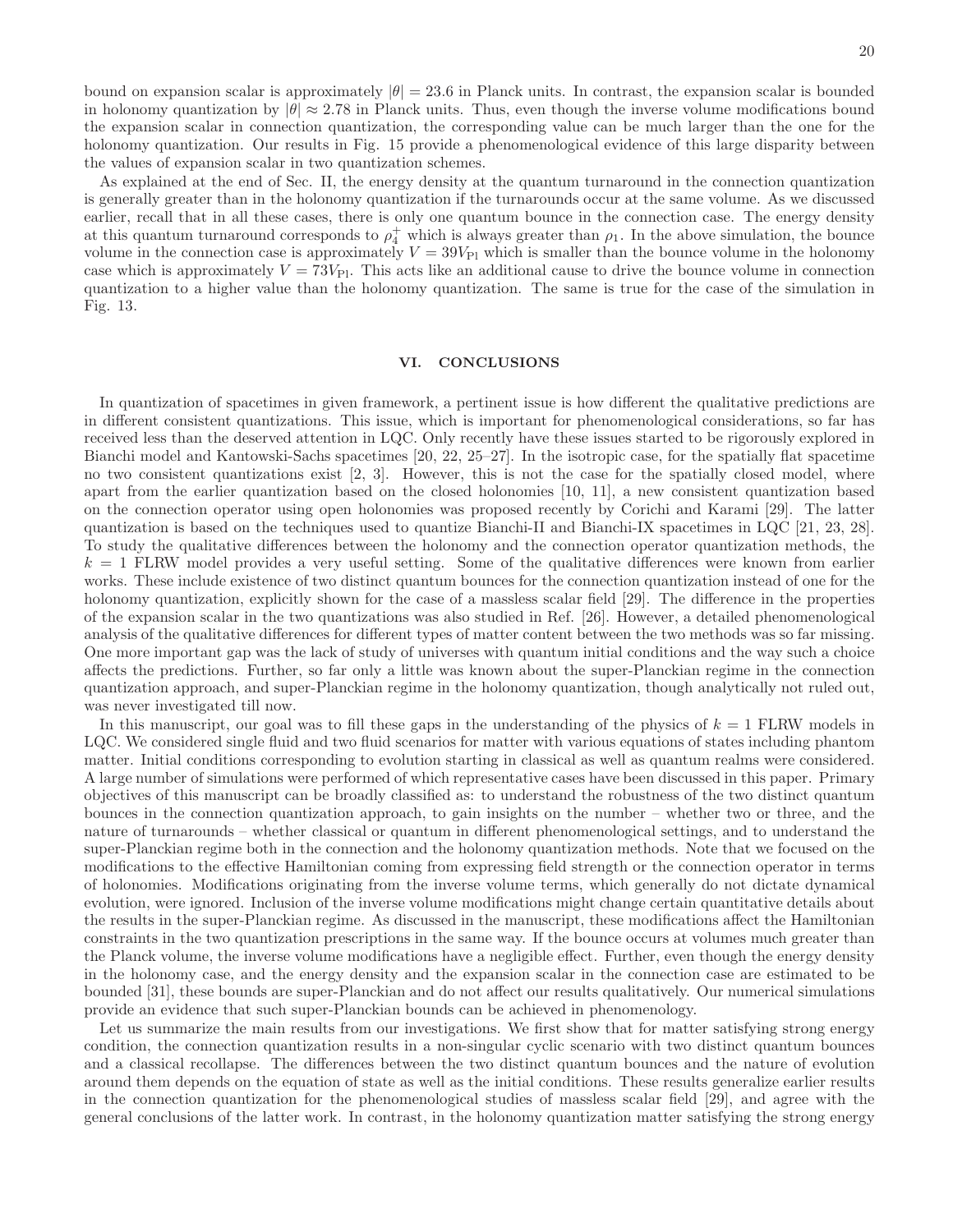condition, a cyclic scenario with a single distinct quantum bounce and a classical recollapse occurs. Our next result concerns fluids which violate the strong energy condition but still obey the weak energy condition. In the case of a single fluid scenario which violates the strong energy condition, there is only a single distinct quantum bounce in the holonomy and the connection quantization methods. The reason is tied to the eternal accelerated expansion of the universe which commences after the first bounce due to which the second bounce does not occur in the evolution. The case of two fluid scenarios is richer. If one of the fluid satisfies the strong energy condition, then depending on the initial energy densities cycles can repeat and distinct quantum bounces reappear in the connection quantization. In the holonomy quantization, such cycles, as expected, only yield a single distinct bounce. Thus, two distinct quantum bounces is a robust phenomena for the single fluid and the two fluid scenarios satisfying the strong energy condition in the connection quantization. But it is absent if the fluids violate strong energy condition (unless they have a huge violation of the weak energy condition as becomes evident for the phantom fluids).

Presence of phantom fluids brings out some novel features of loop quantum dynamics, both in the holonomy and connection quantization schemes. Unlike in GR, there is no big rip but a "big recollapse." Unlike for fluids which obey the weak energy condition, the bounce need not be quantum. Let us first discuss the cases when initial conditions correspond to classical universes. For such universes, sourced with a single fluid, which become classical in the evolution, a bounce is purely classical. It originates from a violation of the weak energy condition by the phantom fluid. Quantum geometry instead leads to recollapses which prevent the classical big rip singularity to occur. The universe is cyclic both in the connection operator and the holonomy quantizations. Generally, the quantum recollapse occurs at very large volume because of which the energy densities of the two distinct quantum recollapses in the connection quantization become indistinguishable. As a result, there is essentially only a single distinct quantum turnaround in the connection quantization. Distinct quantum bounces only appear if one considers an equation of state which is much less than negative unity. In such a case, strong phantom equation of state drives the universe towards the big rip very quickly and the quantum geometry effects start playing role at much smaller volumes than when phantom equation of state is weak. Thus, for single fluid universes which become classical during the evolution, the connection quantization yields strikingly different results for matter which satisfies the strong energy condition and which violates the weak energy condition. Instead of three distinct turnarounds, a classical recollapse and two quantum bounces, in the former, one obtains only two distinct turnarounds, a classical bounce and a quantum recollapse, in the latter unless the matter has very strong phantom nature, i.e.  $w \ll -1$ . The situation in the holonomy quantization is the same as the connection quantization in the phantom case for universes with classical initial conditions and not having an extreme phantom equation of state. This is the only case where there are no phenomenological differences between the holonomy and connection quantization approaches. The two fluid scenario results in a rich mix of dynamical features that depend on initial conditions. If the equation of state of one of the fluids is phantom and another fluid satisfies the strong energy condition, then classically there is a big bang as well as a big rip singularity. Both the singularities are avoided in LQC in the holonomy as well as the connection quantization approaches. In such a scenario, two distinct quantum bounces reappear in the connection quantization.

We found some interesting results for the universes which remain quantum in the case of the phantom fluid. Instead of three distinct turnarounds we find only two turnarounds, both quantum. There is no classical turnaround in this case. The novelty of this phenomena is added by the observation that unlike any other cyclic model in a phantom universe, the bounce and the recollapse originate due to quantum geometry. And unlike any other case studied so far in connection dynamics and the holonomy dynamics, the quantum turnarounds are neither bounces nor recollapses, but both. Though the holonomy and connection quantization yield a very similar picture of a single quantum bounce and single quantum recollapse there are some striking differences. In the case of the connection quantization, the bounce and recollapse are given by the two roots of the quantum turnaround. Whereas in the holonomy case, the quantum bounce and the quantum recollapse originate from the single and the only root for the quantum turnaround. The latter case gives valuable insights in the holonomy quantization on the values of energy density getting larger than the maximum value in spatially flat model in LQC.

Dynamics of the connection quantization case shows that it is easy to reach situations of the super-Planckian regime. Sometimes very extreme values can be reached and universe in such a case probes extremely closely to the classical big bang singularity. In the connection quantization, not only the energy density but the expansion scalar can also attain very high super-Planckian values. Generally, dynamics lead to bounce densities which are larger than maximum values of energy density in the spatially flat isotropic model in LQC. The volume at which bounce occurs becomes much smaller than the Planck volume. In this regime, inverse volume modifications to the effective Hamiltonian dynamics are expected to play an important role. Surprisingly, initial conditions where energy density at the bounce can be larger than the maximum energy density in the spatially flat FLRW model in LQC regime also exists for the holonomy case. Though not ruled out analytically, previous studies of the closed FLRW model in LQC have not found this regime phenomenologically. The expansion scalar in this case turns out to be dynamically bounded by the universal value. This result suggests that for the spatially curved models in the holonomy quantization, the more canonical measure of the Planck regime in LQC should be the value of the expansion scalar rather than the energy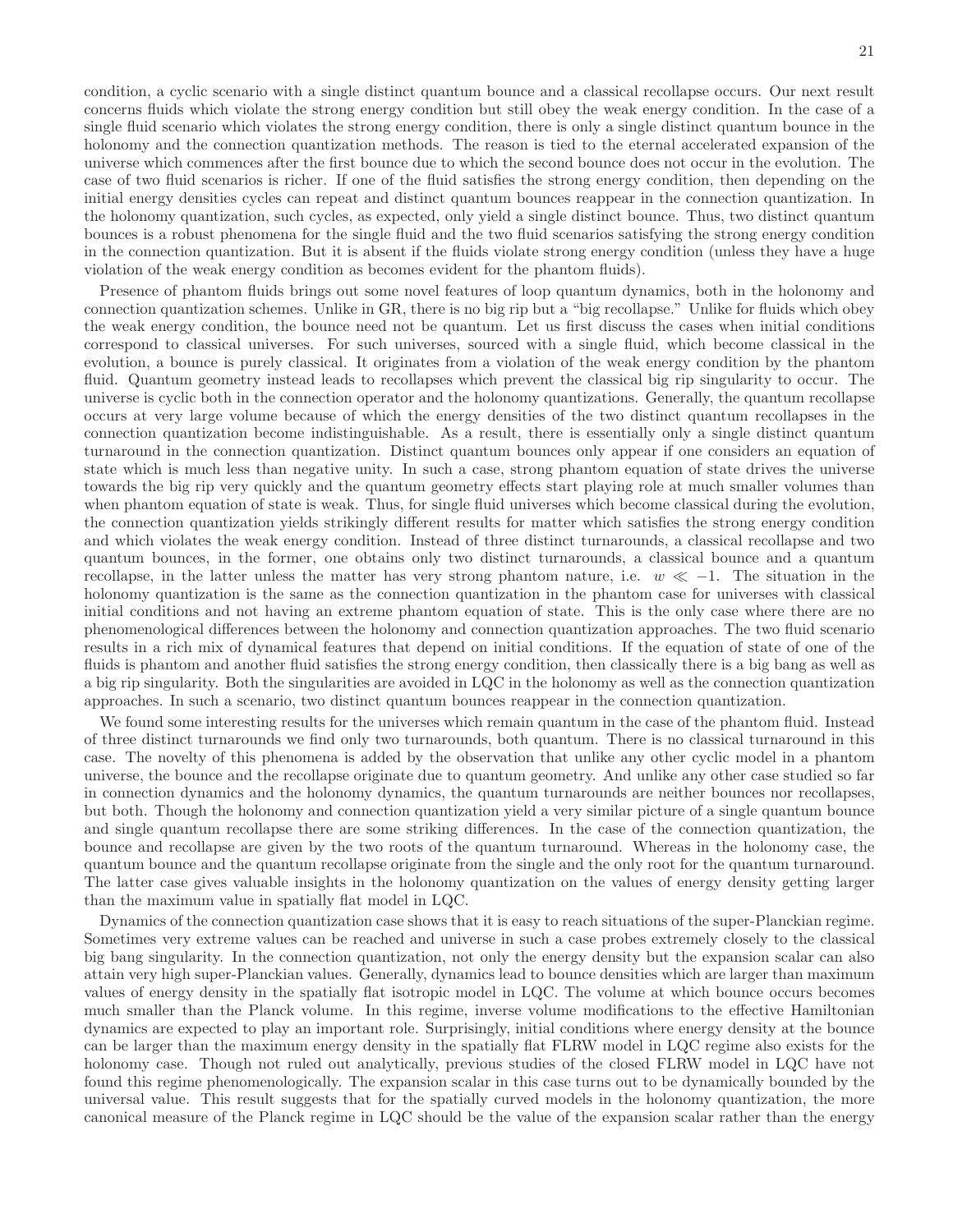Finally, let us comment on how these results can prove useful to narrow down the quantization ambiguities in the spatially closed model in LQC. Working within the caveat of assuming the validity of effective spacetime description and ignoring the inverse volume effects (which turn out to be negligible when bounce densities are larger than Planck volume), we find that in the connection quantization there exist many initial conditions for which energy density would attain super-Planckian values. Though super-Planckian values for holonomy case are possible, such initial conditions only occur in highly quantum cases and are also rare. Even if we include estimates from including inverse volume modifications, we expect our results to be not affected qualitatively because the bounds on energy density and expansion scalar in the connection case are super-Planckian. These results suggest that there is potentially a significant quantitative difference in the physics of Planck regime in the connection and the holonomy quantizations. Future phenomenological investigations, such as those probing cosmological perturbation spectrum in models based on these spacetimes, can help in showing whether this difference can constrain one of these quantization prescriptions. However, it is important to understand the validity of the effective spacetime description in this framework along with the inclusion of the inverse volume effects in loop quantizations of  $k = 1$  model. In a phenomenological study based on the latter, interpretation and role of the effective equation of state becomes non-trivial due to inverse volume effects [41]. It will be interesting to investigate the detailed phenomenology in effective spacetime with such effects to gain in further insights on trans-Planckian effects for different fluids. Further, detailed numerical simulations using quantum states, on the lines of recent works[18], will prove useful to shed further insights on these issues. Numerical simulations with physical states in these models will be able to provide important clues on the validity of effective description, its regime of validity and the role of inverse volume modifications. In conclusion, though one may be tempted to to state that the holonomy quantization perhaps yields a more viable physical description than the connection quantization where super-Planckian energy densities are often possible, the final answer depends on numerical simulations where evolution of quantum states is studied using quantum Hamiltonian constraint for the holonomy and connection quantizations.

# ACKNOWLEDGMENTS

We are grateful to Alejandro Corichi for valuable discussions and comments on the manuscript, and thank S K Soni for comments. We thank an anonymous referee for helpful comments which improved this manuscript. This work is supported by NSF grants PHY-1404240 and PHY-1454832. J.D. thanks the REU program in Physics and Astronomy at LSU during which a large part of this work was completed.

- [1] A. Ashtekar and P. Singh, Class. Quant. Grav. 28, 213001 (2011), arXiv:1108.0893.
- [2] A. Corichi and P. Singh, Phys. Rev. D78, 024034 (2008), arXiv:0805.0136.
- [3] A. Corichi and P. Singh, Phys. Rev. **D80**, 044024 (2009), arXiv:0905.4949.
- [4] A. Ashtekar, T. Pawlowski, and P. Singh, Phys. Rev. Lett. 96, 141301 (2006), arXiv:gr-qc/0602086. A. Ashtekar, T. Pawlowski, and P. Singh, Phys. Rev. D73, 124038 (2006), arXiv:gr-qc/0604013.
- [5] A. Ashtekar, T. Pawlowski, and P. Singh, Phys. Rev. D74, 084003 (2006), arXiv:gr-qc/0607039.
- [6] A. Ashtekar, A. Corichi, and P. Singh, Phys. Rev. D77, 024046 (2008), arXiv:0710.3565.
- [7] D. A. Craig and P. Singh, Class. Quant. Grav. 30, 205008 (2013), arXiv:1306.6142.
- D. Craig and P. Singh, The Vertex Expansion in the Consistent Histories Formulation of Spin Foam Loop Quantum Cosmology, in 14th Marcel Grossmann Meeting on Recent Developments in Theoretical and Experimental General Relativity, Astrophysics, and Relativistic Field Theories (MG14) Rome, Italy, July 12-18, 2015, 2016, arXiv:1603.09671.
- [8] P. Singh, Class. Quant. Grav. 29, 244002 (2012), arXiv:1208.5456.
- [9] D. Brizuela, D. Cartin, and G. Khanna, SIGMA 8, 001 (2012), arXiv:1110.0646.
- [10] A. Ashtekar, T. Pawlowski, P. Singh, and K. Vandersloot, Phys. Rev. D75, 024035 (2007), arXiv:gr-qc/0612104.
- [11] L. Szulc, W. Kaminski, and J. Lewandowski, Class. Quant. Grav. 24, 2621 (2007), arXiv:gr-qc/0612101.
- [12] E. Bentivegna and T. Pawlowski, Phys. Rev. D77, 124025 (2008), arXiv:0803.4446.
- [13] K. Vandersloot, Phys. Rev. D75, 023523 (2007), arXiv:gr-qc/0612070.
- [14] W. Kaminski and T. Pawlowski, Phys. Rev. D81, 024014 (2010), arXiv:0912.0162.
- [15] T. Pawlowski and A. Ashtekar, Phys. Rev. D85, 064001 (2012), arXiv:1112.0360.